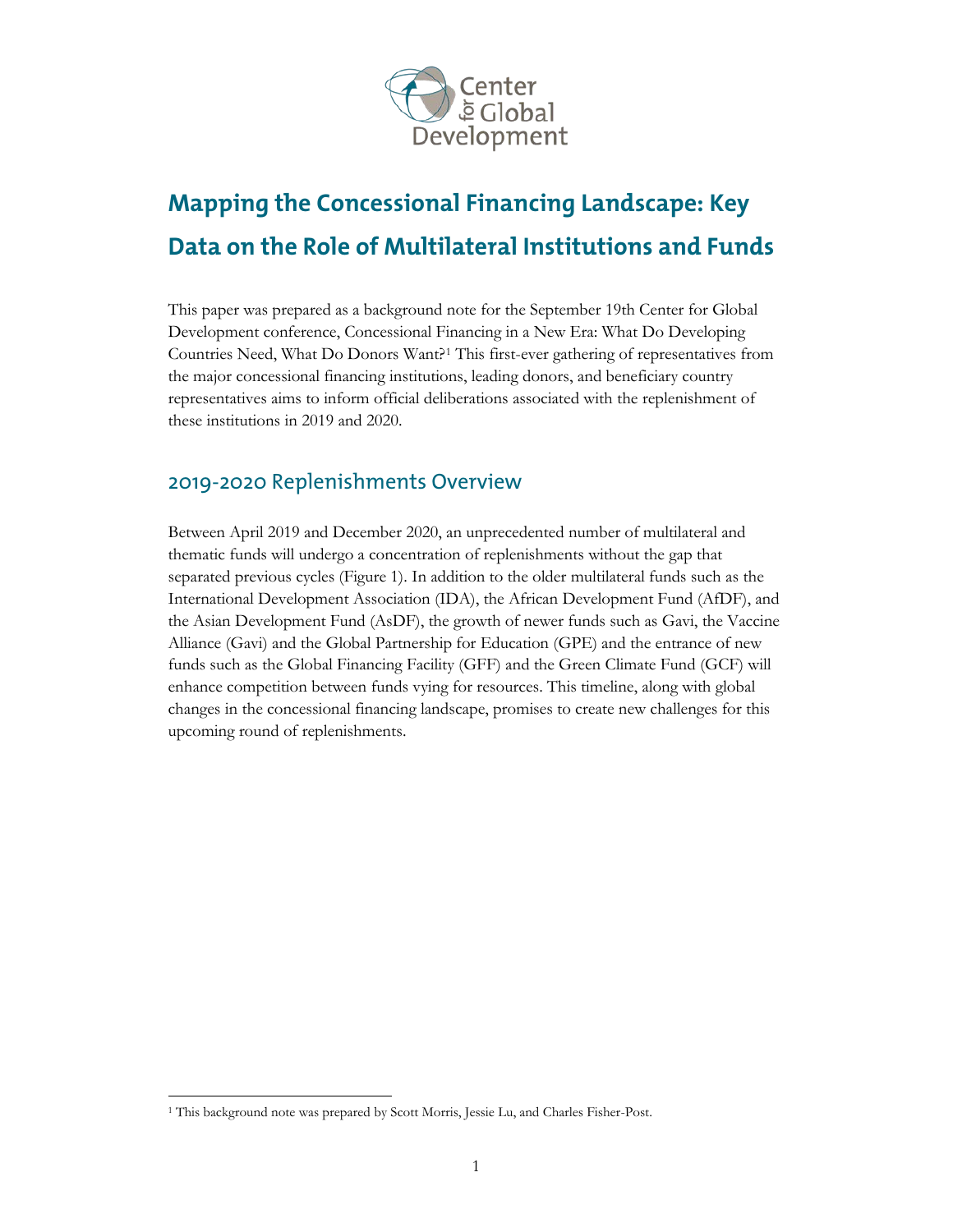



### Trends in Contributions

### Alternative streams of funding are supplementing funds from donor countries, and country contributions are playing a smaller role in multilateral funds but a larger role in thematic funds.

For the most recent 2017-2019 replenishment cycle, country contributions constituted slightly more than half of the total replenishment size, supplemented by "reflows" from historical concessional lending and new funding generated through balance sheet innovations (Figure 2). Over the past three replenishment cycles, the breakdown of donor contributions has shifted. Major multilateral funds such as IDA, AfDF, and AsDF have seen decreases in funding from donor countries while emerging thematic funds such as the Global Fund to Fight AIDS, TB and Malaria (the Global Fund) and Gavi have seen increases in donor contributions.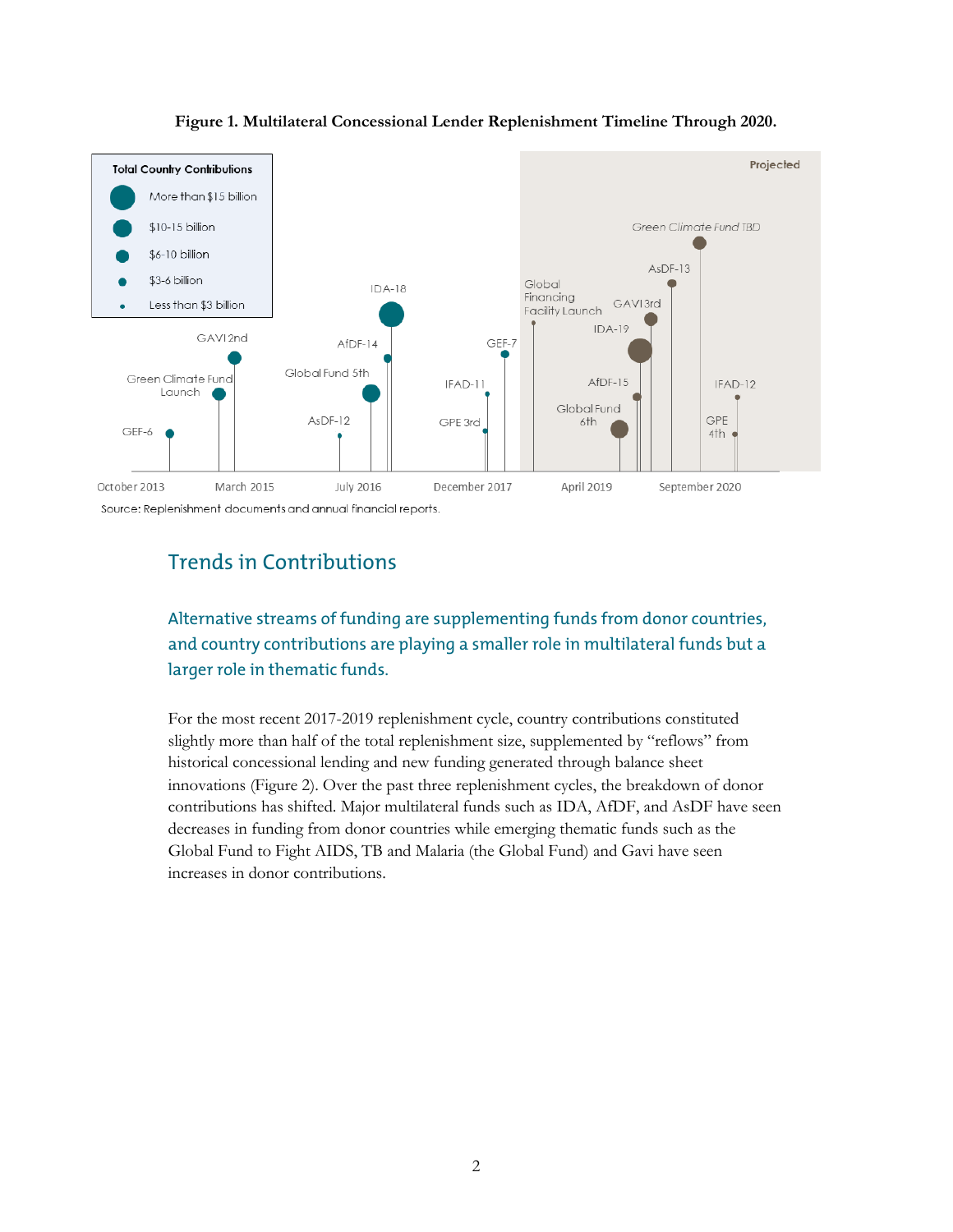#### **Figure 2. Multilateral Replenishment Cycle 2017-2019.**



Source: Replenishment reports. Sums are nominal totals of USD conversions from reports.

Over the last three of its replenishment cycles, IDA, the largest replenishment recipient, has seen donor contributions hold steady and then fall, despite an overall increase in replenishment resources (Figure 3). Though not a steady decrease in donor contributions between the three past replenishments, the lack of growth in IDA-16 and IDA-17 is notable in the context of the World Bank's goal to increase donor country contributions for both of cycles. This decrease in share of country contributions holds true for other major multilateral funds, as well. The African Development Fund has seen a small but steady decrease in donor funds over the past three cycles, and the Asian Development Fund experienced a substantial decrease, with donor contributions almost halving between the last two replenishment cycles (Figure 3). In the case of the Asian Development Fund, the decrease in donor contributions was a design feature of a major financial reform that merged the fund's balance sheet with that of the non-concessional Asian Development Bank.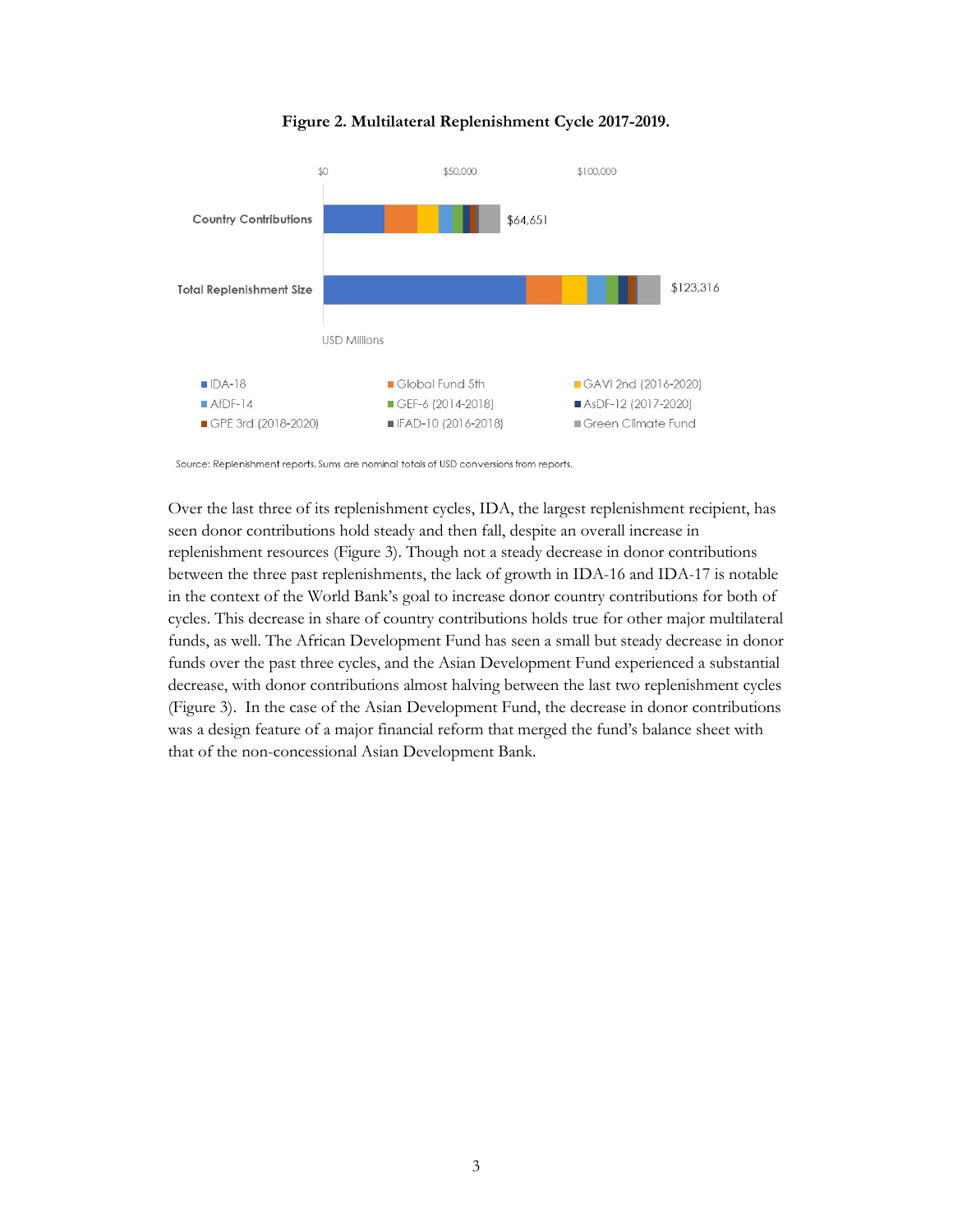

**Figure 3. Multilateral Fund Replenishments Over the Past Three Cycles.**

Although country contributions have been decreasing for these larger multilateral funds, thematic funds have experienced the opposite trend, suggesting that donor funds have migrated away from the multilateral in favor of the thematic. The two major health funds, the Global Fund and Gavi, have received growing amounts of funding from donor countries over the past few replenishment cycles. To a smaller extent, this growth is paralleled in nonhealth thematic funds, including GPE and the Global Environmental Facility (Figure 4).

Source: MDB reports. Sums are nominal totals of USD conversions as reported in replenishment documents.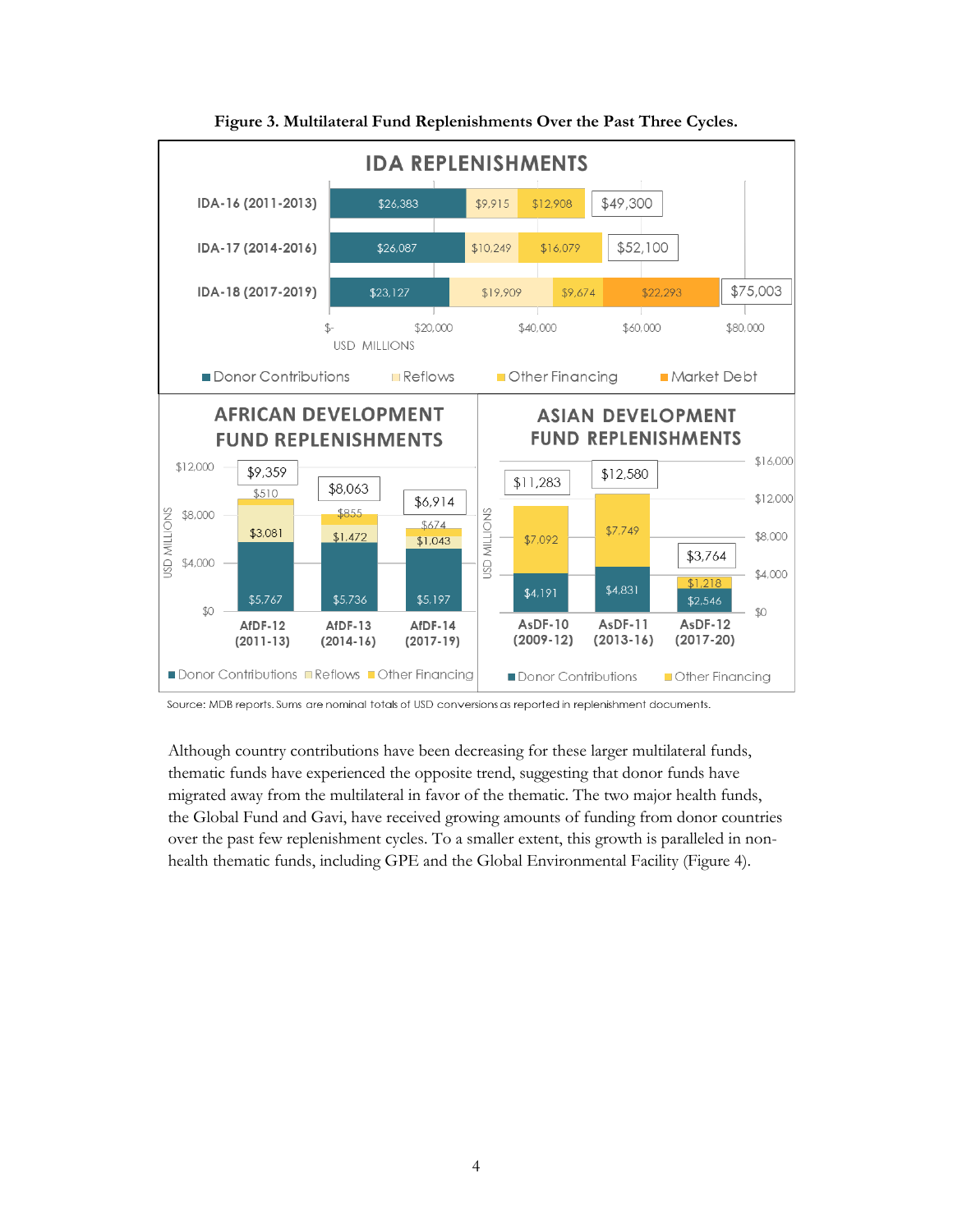



Source: Financial reports. Sums are nominal totals of USD conversions as reported in replenishment documents.



Source: Financial reports. Sums are nominal totals of USD conversions as reported in replenishment documents.

*\*The Global Fund Fifth Replenishment includes only funds received in the fifth replenishment and not funds received during the cycle.*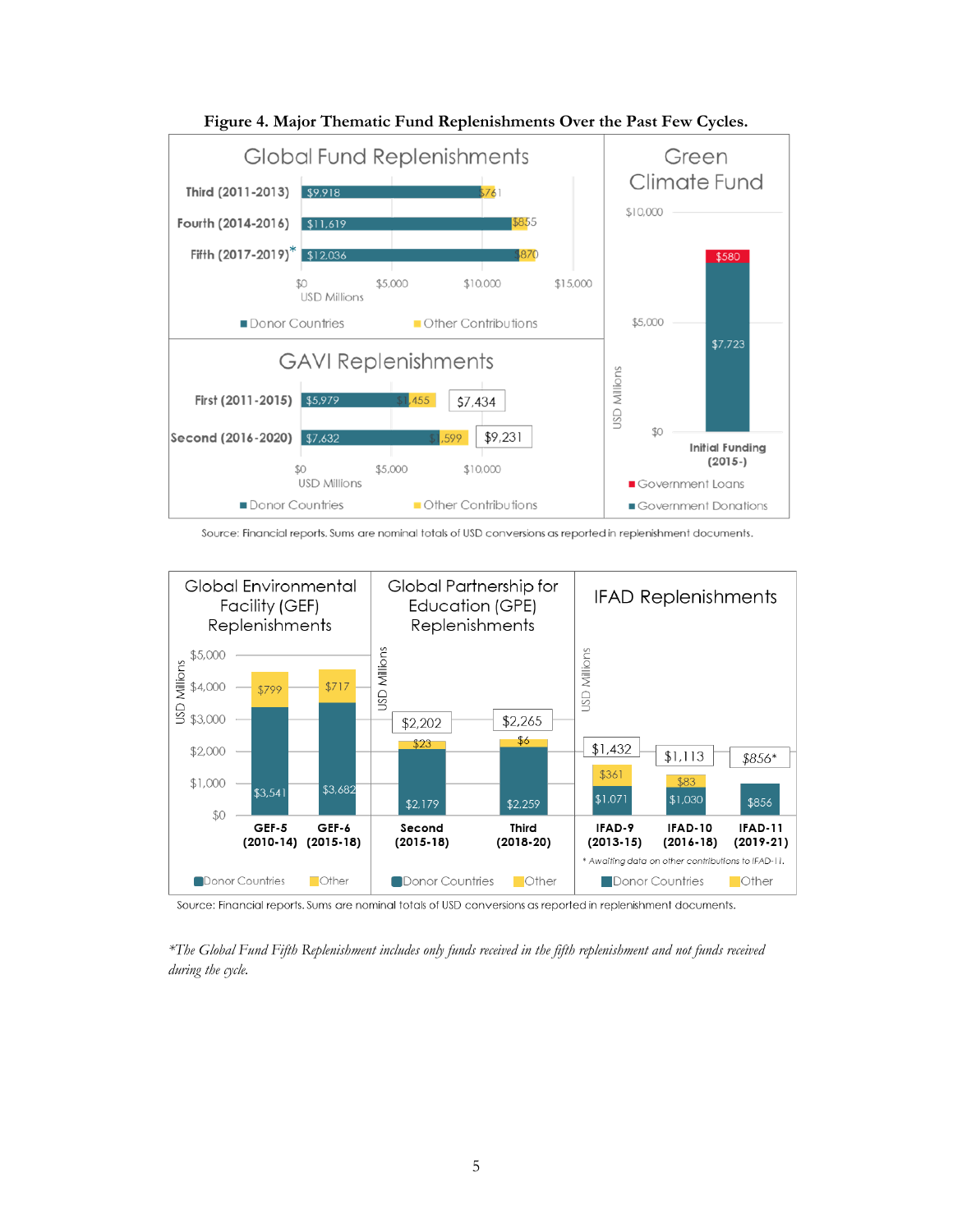#### Top donor countries are changing the focus of their contributions.

These changes in the share of replenishments funded by donor countries is reflected in changes in amount given to concessional financing institutions on the individual country level. The top 14 donor countries contribute around 90 percent of the total replenishment size and thus control the allocation of monies across institutions (Figure 5). The shifting priorities of the top donor countries also shifts the balance between the amount of resources contributed to multilateral and thematic funds. In the most recent replenishment, the top 14 donor countries contributed a disproportionate number of resources to the Global Fund, Gavi, and GCF, with the bulk of contributions from non-top 14 donor countries going to IDA (Figure 6). In this sense, the thematic funds, particularly the health funds, are more highly dependent on top donors than the other funds.



**Figure 5. Top 14 Country Contributions to Multilateral Replenishments 2017-2019**

Source: Replenishment reports. Calculations are in nominal USD, converted as reported in replenishment documents.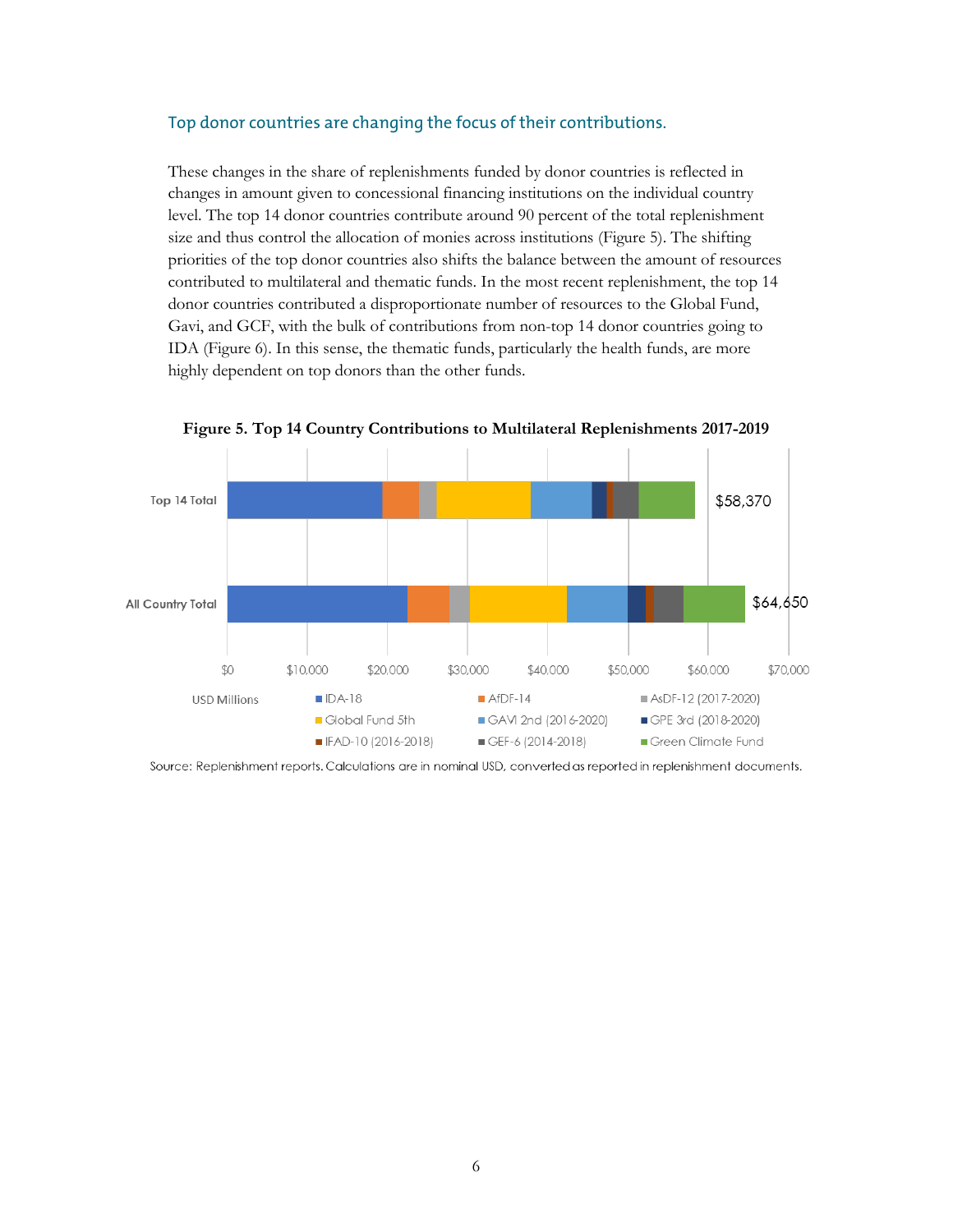

**Figure 6. Top 14 Country Portion of Total Contributions to Replenishments 2017- 2019.**

Source: Replenishment reports. Calculations are in nominal USD, converted as reported in replenishment documents.

Comparing the last two replenishment cycles, the 2014-2016 cycle and the 2017-2019 cycle, the largest donors have remained consistent in amount contributed. However, among the top donors such as the UK, US, and Japan, countries are contributing less to IDA, AfDF, and AsDF and more to growing thematic funds such as the Global Fund, Gavi, and GCF (see Fig. 7).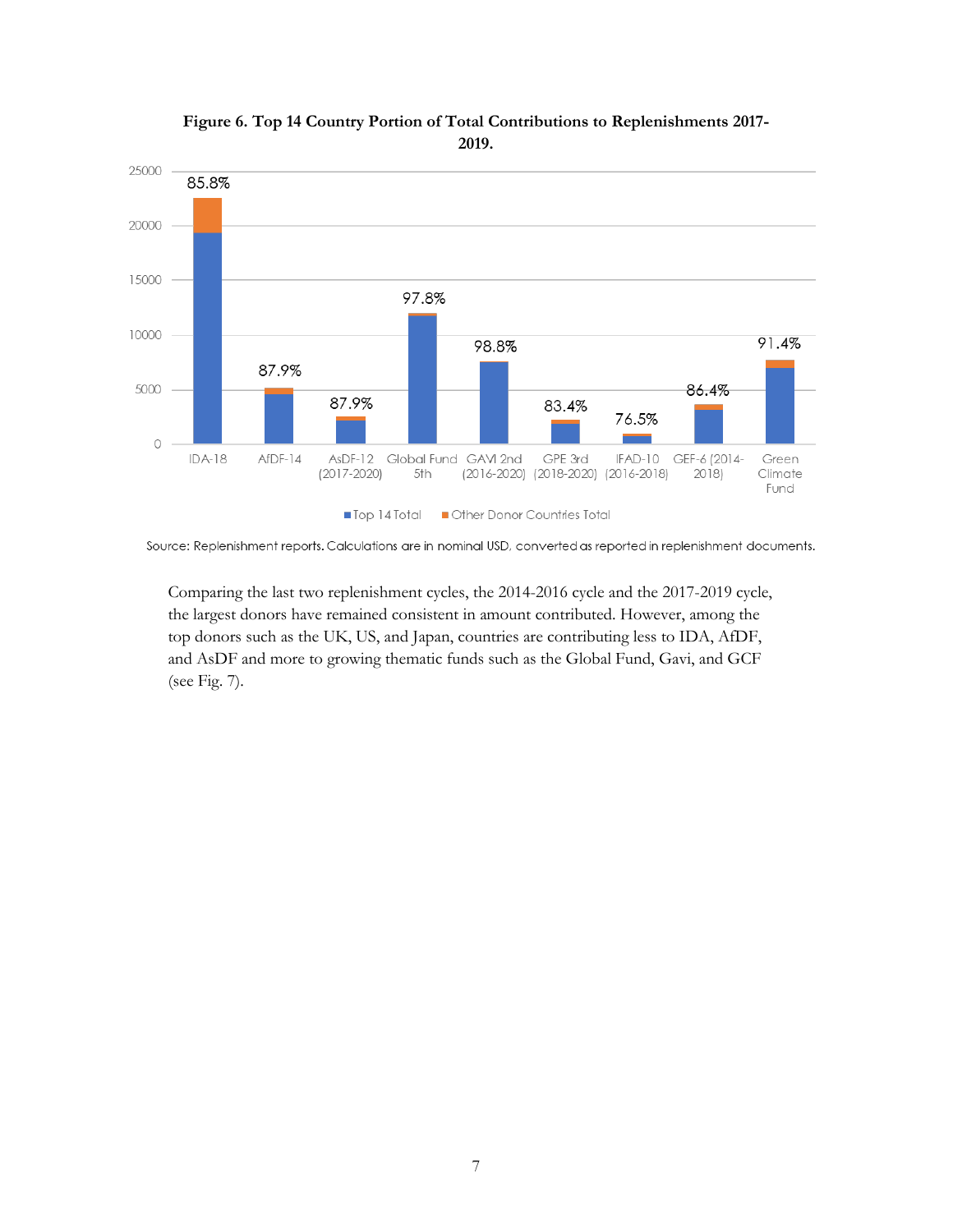

**Figure 7. Country Contributions Over the Last Two Replenishment Cycles.**

Source: Replenishment reports. Sums are nominal totals of USD conversions as reported in replenishment documents.





Source: Replenishment reports. Sums are nominal totals of USD conversions as reported in replenishment documents.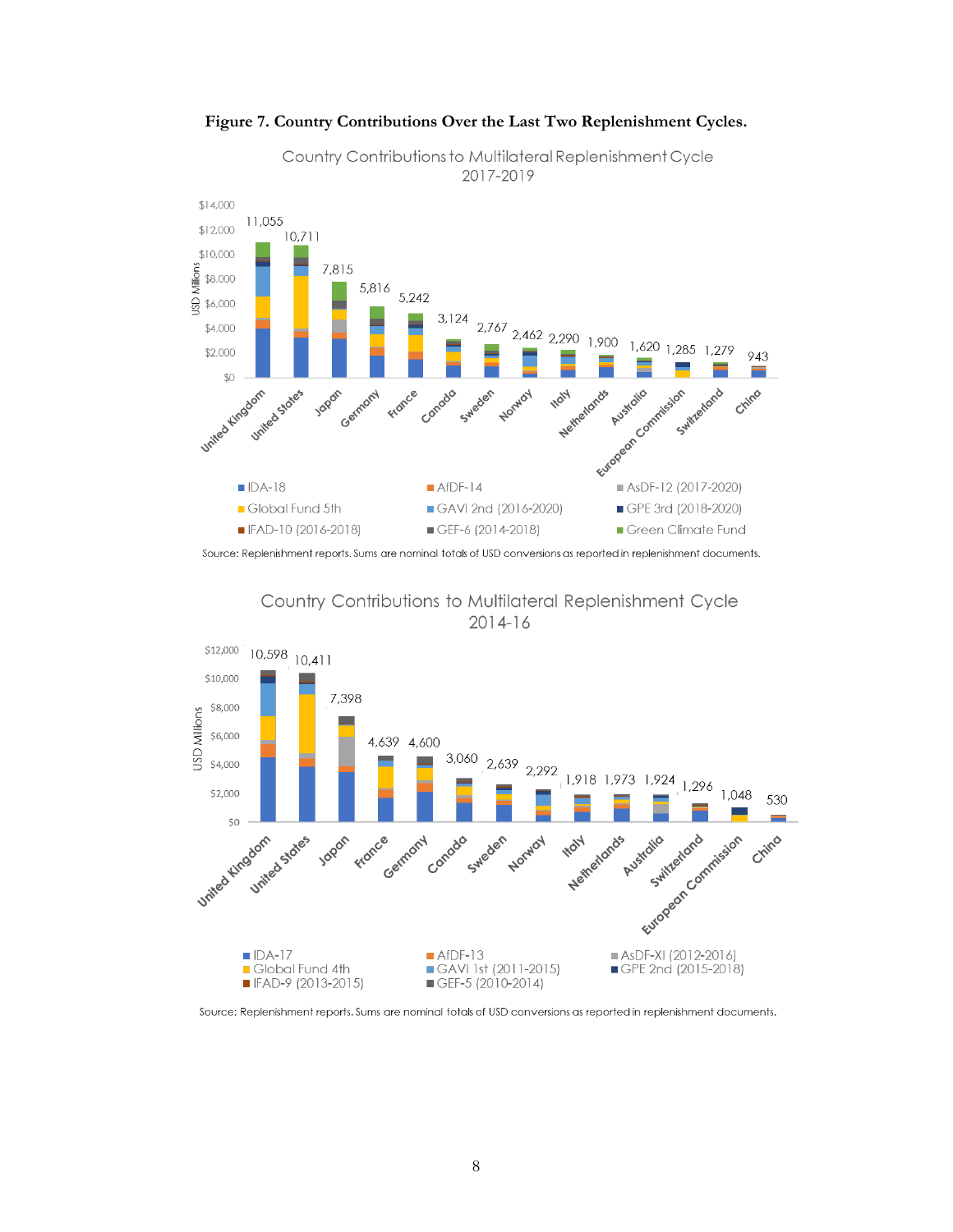#### China is rising as a top donor.

For the majority of the top 14 donor countries, the amount contributed has remained steady over the past two replenishment cycles (Figure 8). There are notable exceptions. Germany and the EU significantly increased their overall contributions, driven by increases to the thematic funds. But by far, the most dramatic increases come from China, with a 78 percent increase in total contributions between the current replenishment cycle and the previous one. If this dramatic growth in funding continues to the upcoming replenishment cycle, the contributions from China will significantly impact the concessional financing landscape.



**Figure 8. Previous Replenishment Cycle (2014-16) to Current (2017-19): Percentage Change in Total Contributions.**

Source: Replenishment reports. Calculations are in nominal USD, converted as reported in replenishment documents.

#### Trends in Fund Allocations

The largest fund recipients are concentrated in sub-Saharan Africa and South Asia, with South Asian countries receiving more resources from AsDF and sub-Saharan African countries receiving more resources from globally-operating institutions

The top recipients across funds are largely concentrated in South Asia and sub-Saharan Africa (Figure 9). Of note, the top recipients as measured by total money received do not parallel the top recipients of specific funds, such as IDA and the Global Fund. AsDF is the second largest allocator of funds to recipient countries behind IDA and limits its allocations to Asian countries. This biases the top recipients to countries located in AsDF's region of operation.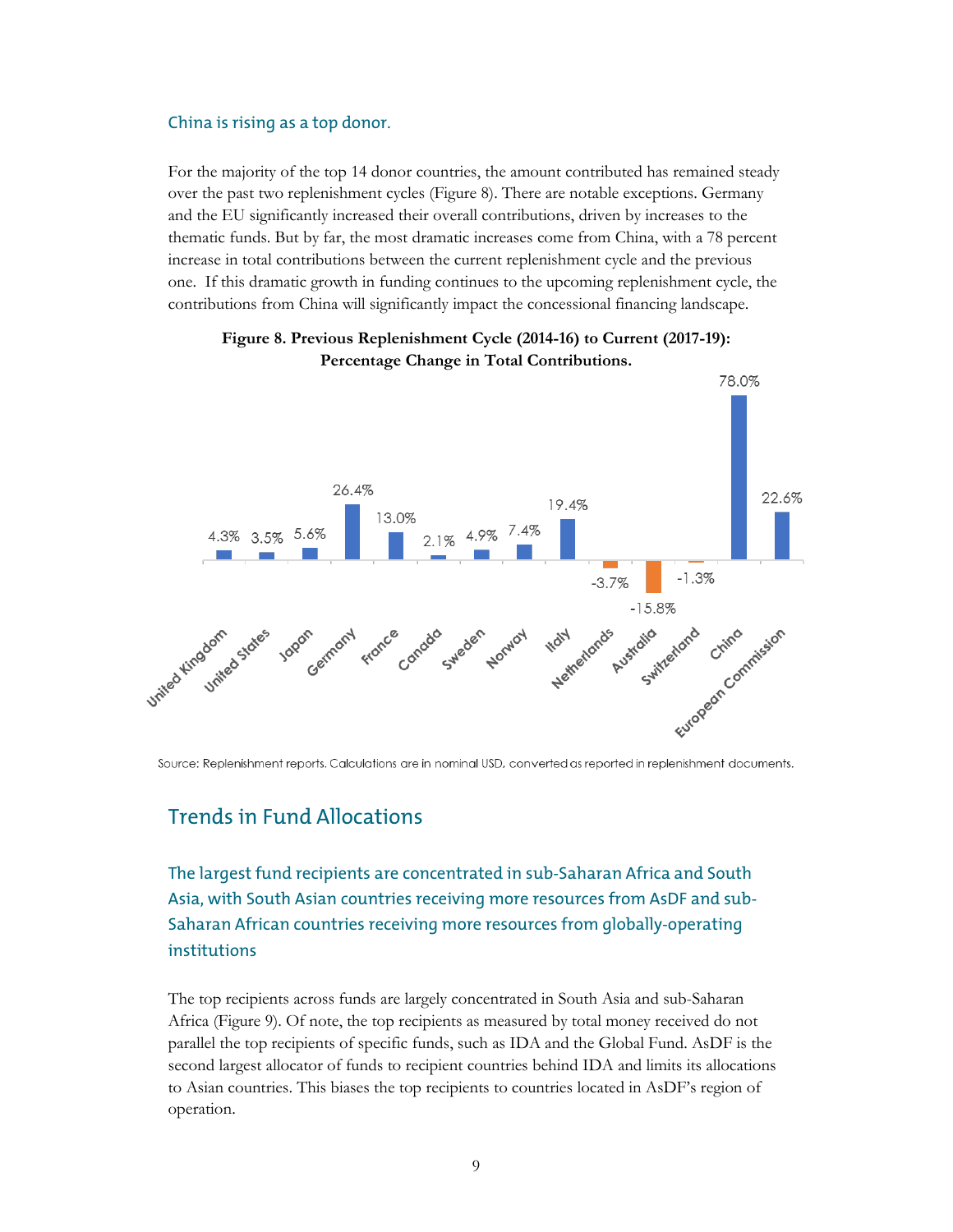

**Figure 9. Top 10 Recipients Across Funds (USD millions).**

If AsDF contributions are excluded from the analysis, the largest recipients are concentrated in sub-Saharan Africa. In this, IDA and the Global Fund are the largest contributors, and Nigeria, Tanzania, Ethiopia, and Kenya make up the largest recipients. This trend is underscored by FY2015 IDA allocations by country category (Figure 10). In FY2015, more than half of all IDA allocations were going to countries located in the World Bank Africa Region.

#### **Figure 10. FY2015 IDA Allocations.**

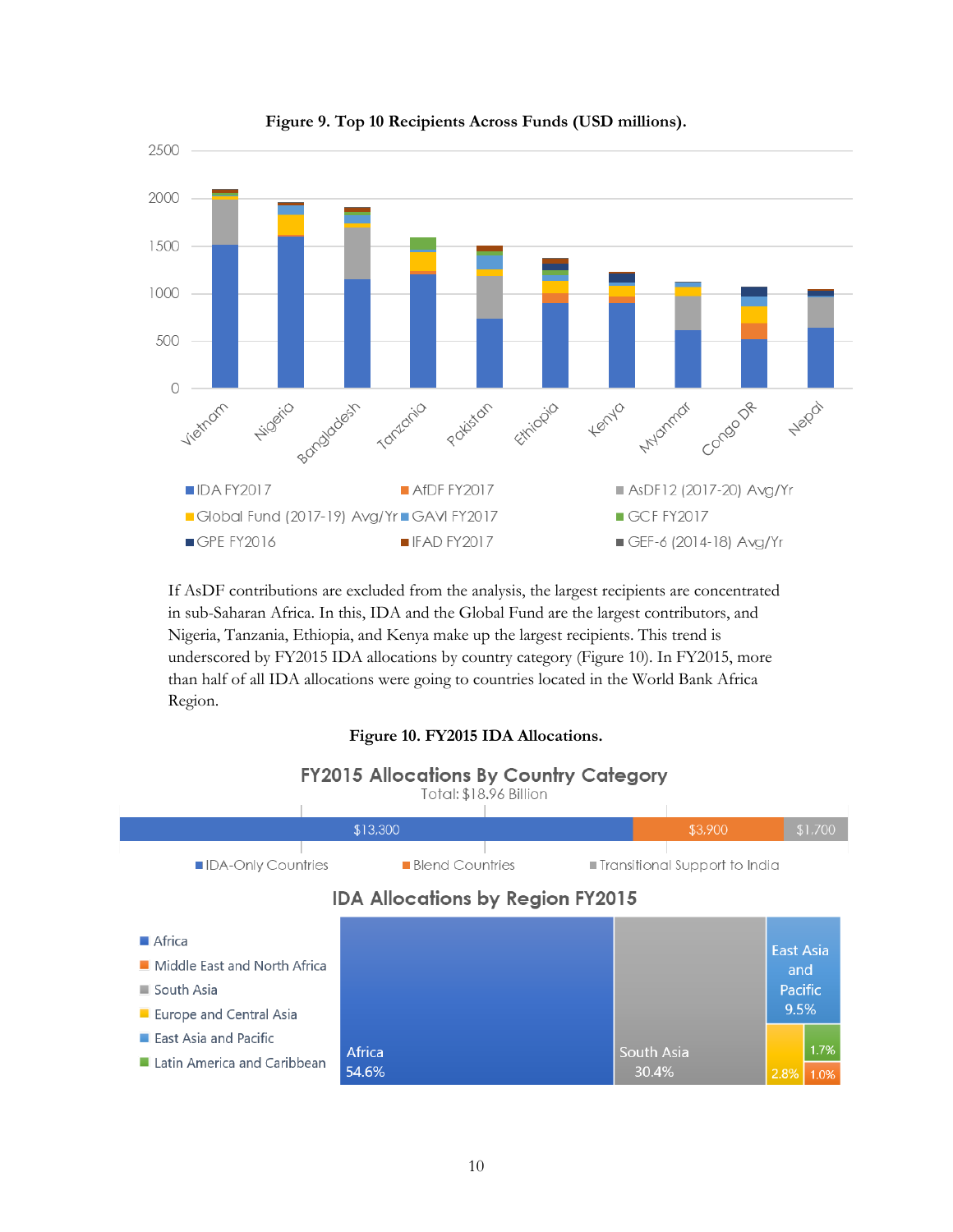This allocation pattern holds true across all funds (Figure 11). More than half of all concessional funds flow to Sub-Saharan Africa. The second largest regional recipient of fund allocations, South Asia, receives about one fifth of the funds.





#### IDA allocates resources to more diverse projects than the regional development funds

Multilateral annual allocations strongly favor infrastructure projects, with all three major multilateral funds allocating the most to infrastructure. The social sector is the second most funded sector. In IDA allocations, infrastructure and social sector projects receive a similar amount of funding, which does not mirror the emphasis on infrastructure in the allocations of AfDF and AsDF. As a result, the thematic funds complement the multilateral funds as a group by providing dedicated funding in sectors that are less of a priority for the multilateral funds.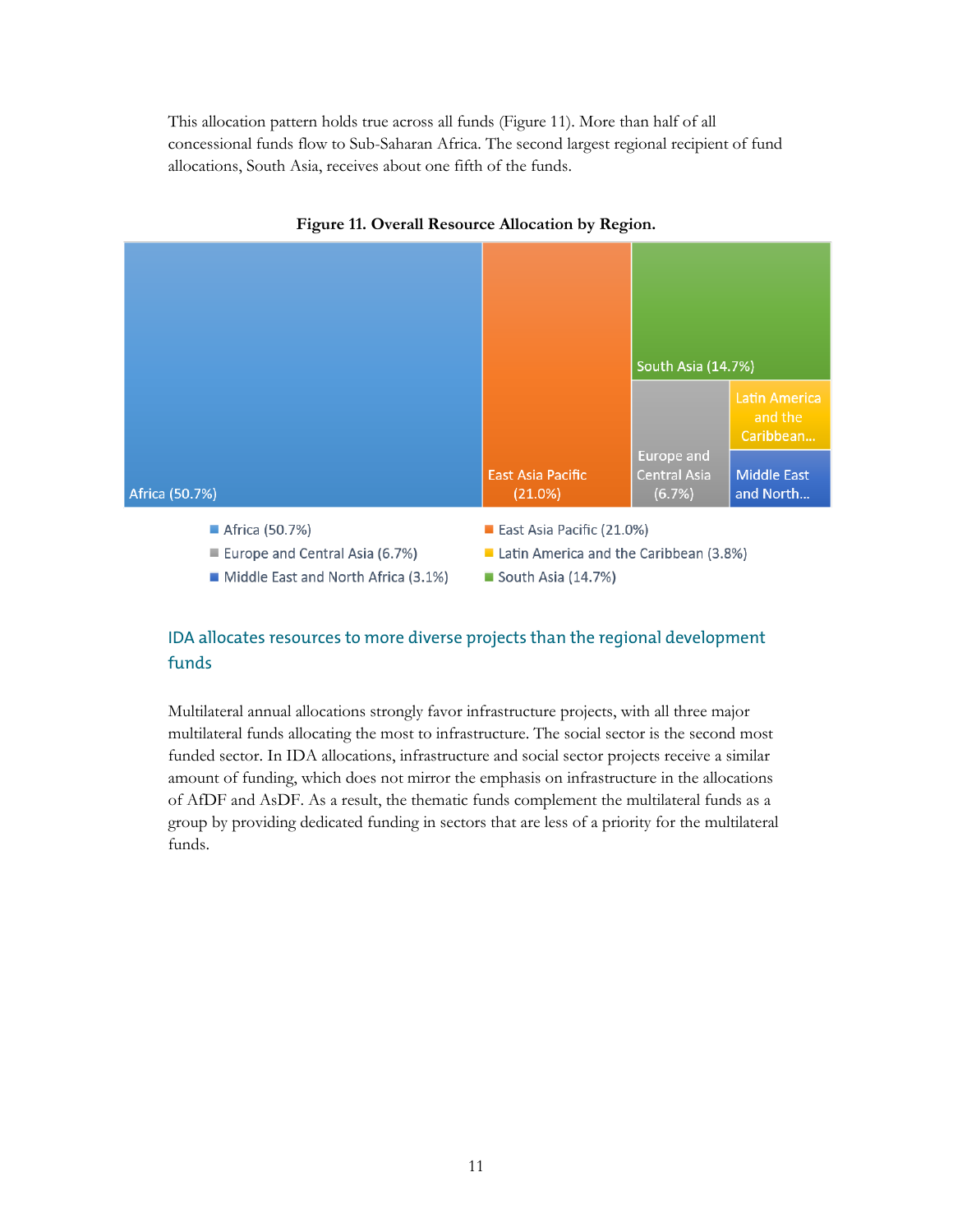#### **Figure 12a. Sector Legend.**

Social Sectors

 $\blacksquare$  Finance

- $\blacksquare$  Infrastructure
- Agriculture & Related
- Public Sector Management
- Multisector (AfDF ONLY)
- $\equiv$  Industry & Trade
- Climate Change (GEF and GCF ONLY)

### **Figure 12b. Annual Sector Allocations Across Multilateral Funds**

|        | <b>2015 IDA Sector Allocations</b>                 |        |        |        |        |       |                |
|--------|----------------------------------------------------|--------|--------|--------|--------|-------|----------------|
|        |                                                    |        |        |        |        |       | 3.50%          |
| 30.60% | 30.30%                                             | 20.40% |        |        | 11.80% |       | 3.40%          |
|        | 2016 AfDF Sector Allocations                       |        |        |        |        |       |                |
|        |                                                    |        |        |        |        |       |                |
| 58.90% |                                                    | 16.60% |        | 12.30% |        | 7.00% | 5.30%          |
|        | 2014-2016 per year average AsDF Sector Allocations |        |        |        |        |       |                |
|        |                                                    |        |        |        |        |       |                |
| 68.60% |                                                    |        | 12.70% |        | 7.40%  | 5.40% | 4.10%<br>1.90% |
|        | 2017-2019 Global Fund Sector Allocations           |        |        |        |        |       |                |
|        |                                                    |        |        |        |        |       |                |
|        |                                                    |        |        |        |        |       |                |
|        | 2017-2022 Gavi Sector Allocations                  |        |        |        |        |       |                |
|        |                                                    |        |        |        |        |       |                |
|        |                                                    |        |        |        |        |       |                |
|        | 2016 GPE Sector Allocations                        |        |        |        |        |       |                |
|        |                                                    |        |        |        |        |       |                |
|        |                                                    |        |        |        |        |       |                |
|        | <b>2017 IFAD Sector Allocations</b>                |        |        |        |        |       |                |
|        |                                                    |        |        |        |        |       |                |
|        |                                                    |        |        |        |        |       |                |
|        | <b>2017 GEF Sector Allocations</b>                 |        |        |        |        |       |                |
|        |                                                    |        |        |        |        |       |                |
|        |                                                    |        |        |        |        |       |                |
|        | <b>2017 GCF Sector Allocations</b>                 |        |        |        |        |       |                |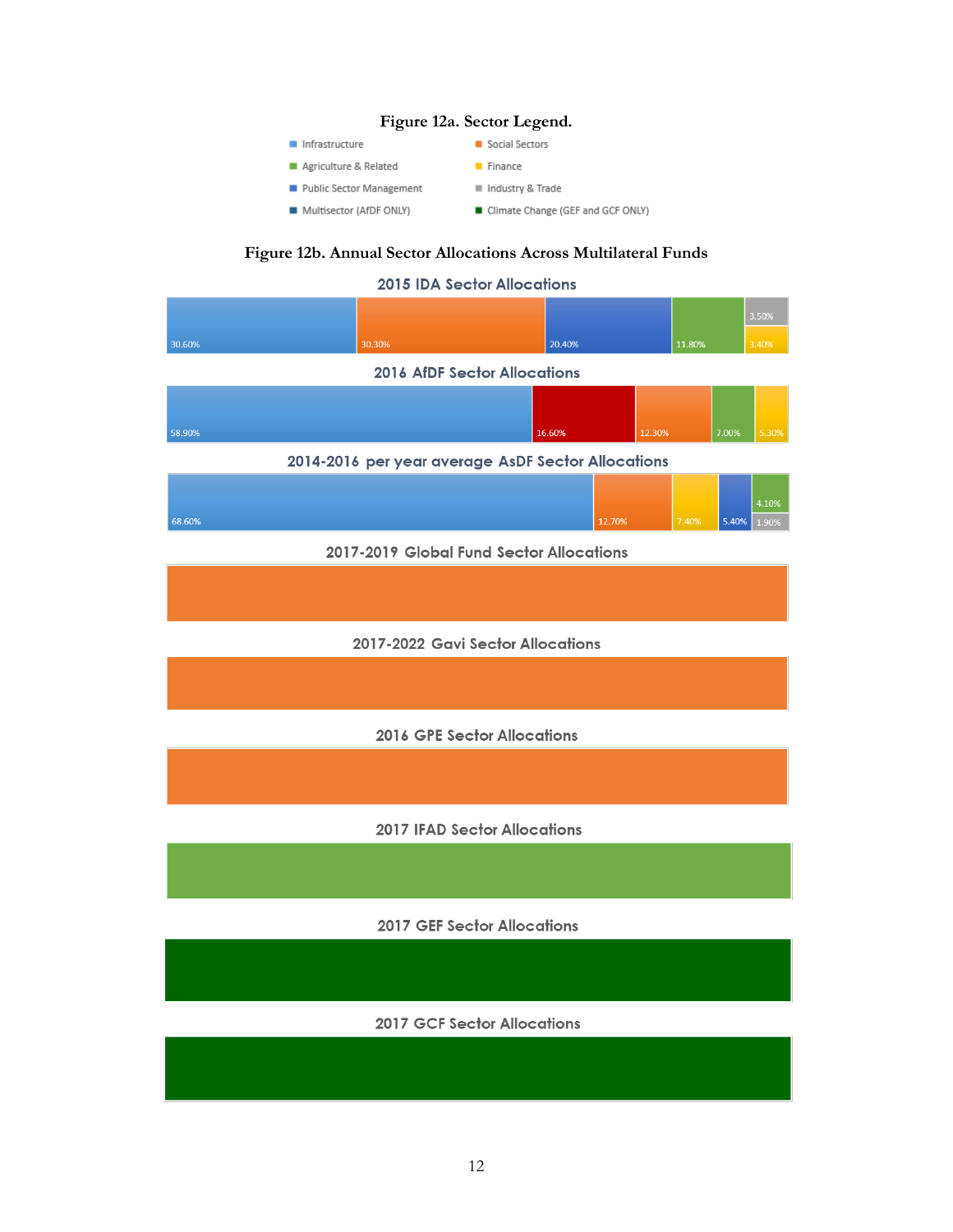# **Priority Policy Issues and Goals in the Most Recent**

## **Replenishments**

Following is a compendium of the policy priorities and goals identified for the most recent replenishment of each of the concessional funds. These priorities, according to practice, will typically carry forward in informing the deliberations of the upcoming round of replenishments.

| Fund                                        | <b>Most Recent</b><br>Replenishment<br>Year | Priority Policy Issues and Goals in Most Recent Replenishment                                                                                                                                                                                                                                                                                                                                                                                                                                                                      |
|---------------------------------------------|---------------------------------------------|------------------------------------------------------------------------------------------------------------------------------------------------------------------------------------------------------------------------------------------------------------------------------------------------------------------------------------------------------------------------------------------------------------------------------------------------------------------------------------------------------------------------------------|
| African<br>Development<br>Fund <sup>2</sup> | 2016                                        | Strategic and operational priorities:<br>1. Deepening and consolidating gains within the Bank's Ten Year<br>Strategy's priorities;<br>2. Crosscutting themes: strengthening strategic links and innovative<br>approaches; and<br>3. Tapping Africa's private sector potential to achieve the Bank Group's<br>strategic goals<br>Project pipeline:<br>Power and Light Africa<br>٠<br>Feed Africa<br>Industrialize Africa<br>Integrate Africa<br>Improving the quality of life of Africans<br>Governance<br>Climate change<br>Gender |
| Asian<br>Development<br>Fund <sup>3</sup>   | 2016                                        | Strategic and thematic priorities - inclusive growth, sustainable<br>development, and regional integration. Seven thematic priorities:<br>1. Gender<br>2. Fragile and conflict-affected situations<br>3. Food security<br>4. Private sector development<br>5. Governance and institutional capacity<br>6. Climate change and disasters<br>7. Promoting regional public goods                                                                                                                                                       |

<span id="page-12-0"></span> <sup>2</sup> Source: [Fourteen Replenishment of the African Development](https://frmb.afdb.org/documents/78/ENG001%20-%20ADF14%203rd%20Meeting%20-%20Deputies) Fund (AFD – 14) Deputies' Report

<span id="page-12-1"></span><sup>&</sup>lt;sup>3</sup> Source: Asian Development Fund 12 Donors' Report: Scaling Up for Inclusive and Sustainable Development in [Asia and the Pacific](https://www.adb.org/sites/default/files/institutional-document/184982/adf-12-donors-report.pdf)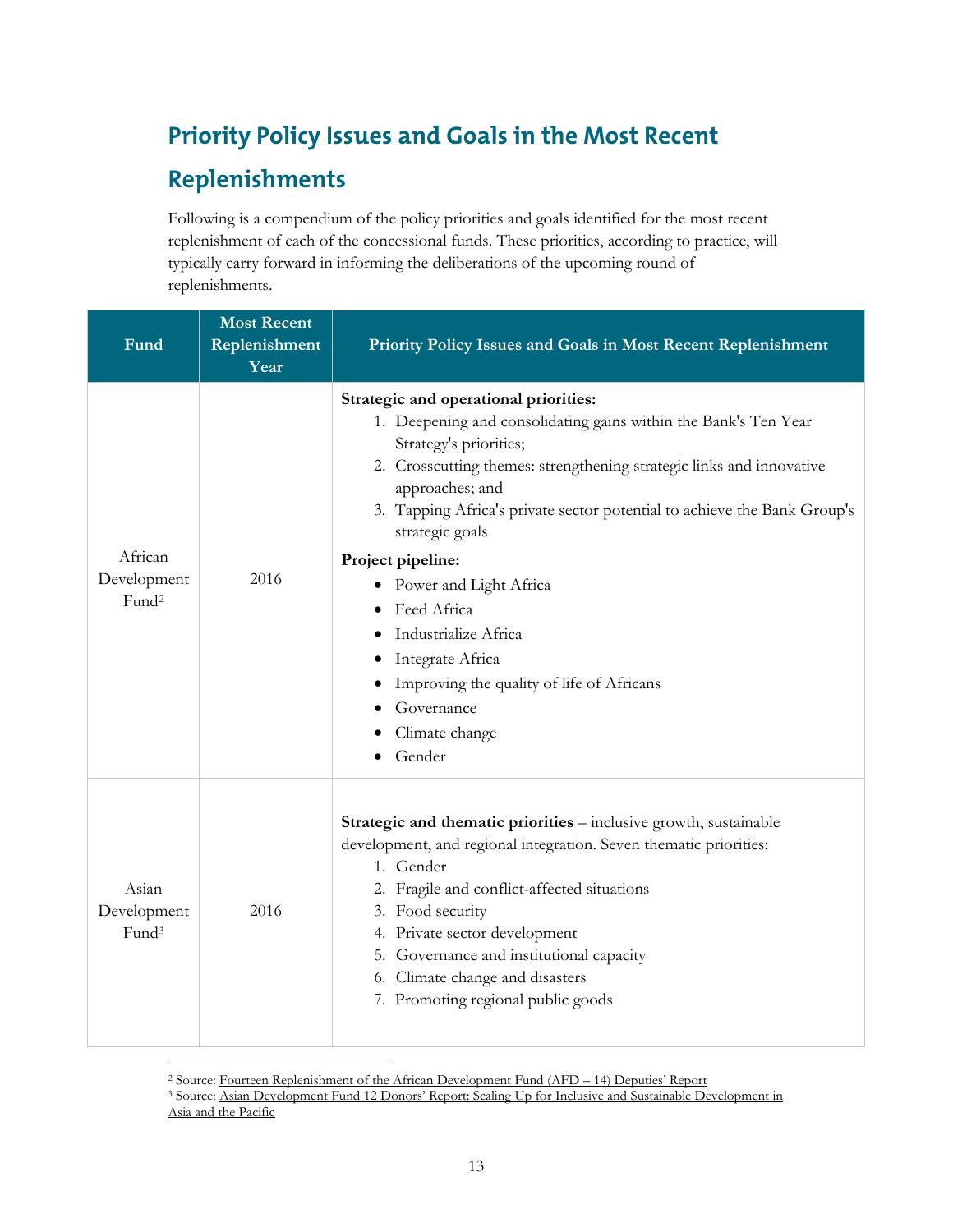| Asian<br>Development<br>Fund (cont)            | 2016 | <b>Operational priorities</b> – sustainable and inclusive infrastructure and social<br>sector development:<br>Clean energy Sustainable transport<br>Water management<br>Urban development<br>Education<br>Health<br>Social protection                                                                                                                                                                                                                                                                                        |
|------------------------------------------------|------|------------------------------------------------------------------------------------------------------------------------------------------------------------------------------------------------------------------------------------------------------------------------------------------------------------------------------------------------------------------------------------------------------------------------------------------------------------------------------------------------------------------------------|
| Gavi, The<br>Vaccine<br>Alliance <sup>4</sup>  | 2015 | Four strategic goals:<br>Accelerating equitable uptake and coverage of vaccines.<br>1.<br>Improving effectiveness and efficacy of immunization delivery as an<br>2.<br>integrated part of strengthened health systems.<br>Improving sustainability of national immunization programs.<br>3.<br>Shaping markets for vaccines and other immunization products.<br>4.                                                                                                                                                           |
| Global<br>Environment<br>Facility <sup>5</sup> | 2014 | Focal area strategies:<br>1. Biodiversity<br>2. Climate change mitigation<br>3. Chemicals and waste<br>4. International waters<br>5. Land degradation<br>Additional strategies for:<br>1. Sustainable forest management<br>2. Corporate programs<br>Integrated Approach pilot programs:<br>1. Taking Deforestation out of the Commodities Supply Chain<br>2. Sustainable Cities-Harnessing Local Action for Global Commons<br>3. Fostering Sustainability and Resilience of Food Production Systems<br>in Sub-Saharan Africa |
| Global<br>Financing<br>Facility <sup>6</sup>   | 2018 | The GFF Supports Countries to Get on a Trajectory to Achieve the<br>SDGs By:<br>Strengthening dialogue among key stakeholders under the leadership<br>of governments and supporting the identification of a clear set of<br>priority results that all partners commit their resources to achieving;<br>Getting more results from existing resources and increasing the total<br>٠<br>volume of financing from four sources:<br>Domestic government resources,<br>1.<br>Financing form IDA and IDRB,<br>2.                    |

<span id="page-13-0"></span> <sup>4</sup> Source: [Investing Together for a Healthy Future: details of the Gavi vision and investment opportunity for](https://www.gavi.org/replenishment-launch/investment-opportunity/)  [2016-2020](https://www.gavi.org/replenishment-launch/investment-opportunity/)

<sup>&</sup>lt;sup>5</sup> Source: [Report on the Sixth Replenishment to the GEF Trust Fund](https://www.thegef.org/sites/default/files/council-meeting-documents/GEF.A.5.07.Rev_.01_Report_on_the_Sixth_Replenishment_of_the_GEF_Trust_Fund_May_22_2014_1.pdf)

<span id="page-13-2"></span><span id="page-13-1"></span><sup>&</sup>lt;sup>6</sup> Source: [First GFF Replenishment Document](https://www.globalfinancingfacility.org/sites/gff_new/files/First-GFF-Replenishment-Document_EN.PDF)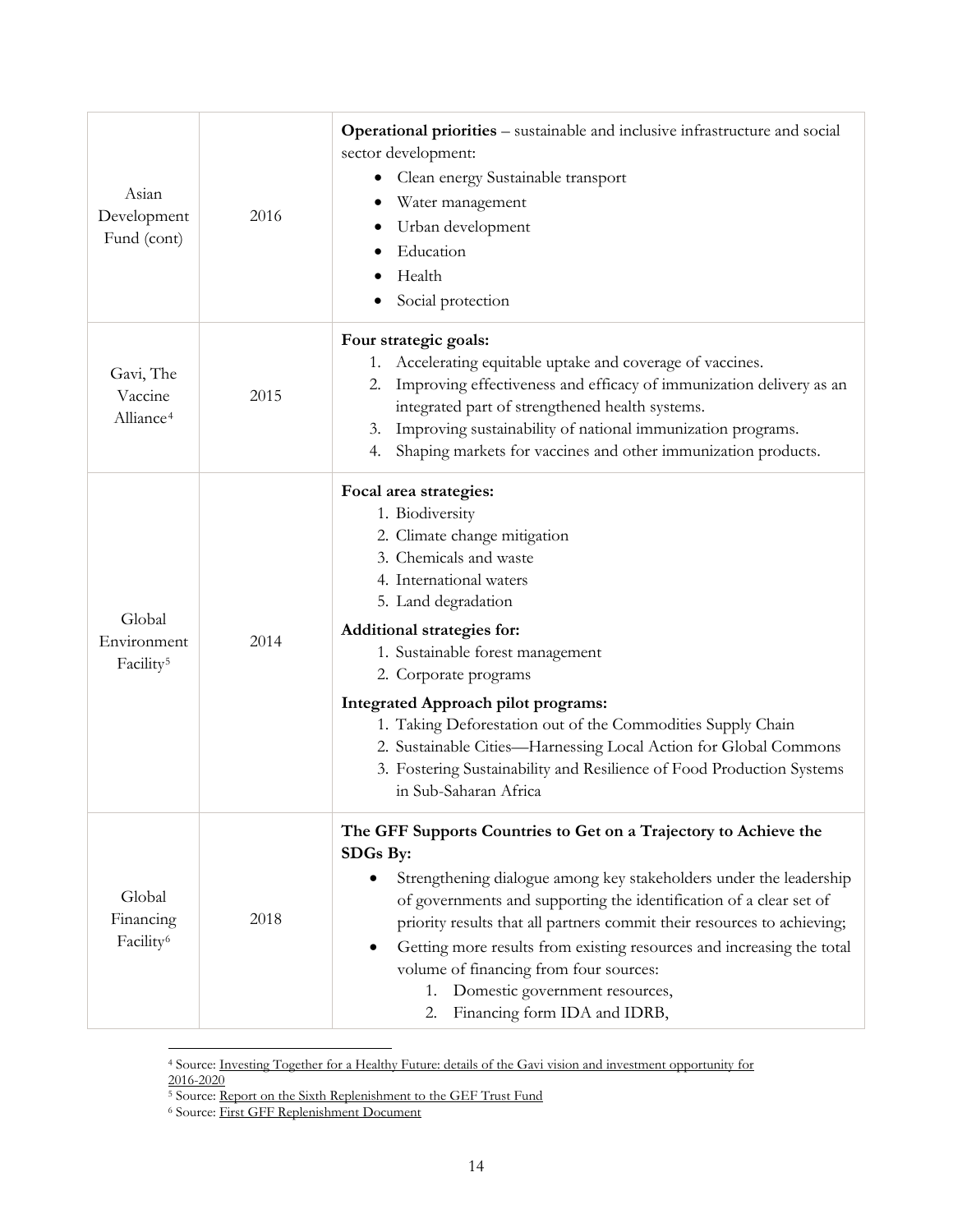| Global<br>Financing<br>Facility<br>(cont)                       |      | Aligned external financing,<br>3.<br>Private sector resources; and<br>4.<br>Strengthening systems to track progress, learn, and course-correct.<br>Two types of return on investment:<br>1. Health returns in terms of the lives saved and improved health,<br>nutrition, and well-being of women, children, and adolescents, with a<br>particular focus on five targets of SDG3 and SDG2, by 2030:<br>• Reducing maternal mortality ratio to less than 70 per 100,000<br>live births,<br>• Reducing under-five mortality rate to at least as low as 25 per<br>1,000 live births,<br>Reducing neonatal mortality rate to at least as low as 12 per<br>1,000 live births,<br>Ensuring universal access to sexual and reproductive health<br>$\bullet$<br>services,<br>Achieving universal health coverage,<br>Achieving internationally agreed targets for stunting and<br>wasting.<br>Economic and social returns from the investment in human capital,<br>2.<br>which both leads to a more productive workforce and improved<br>economic performance (contributing to realizing benefits of the<br>demographic dividend) and to broader benefits for the SDGs, as a |
|-----------------------------------------------------------------|------|----------------------------------------------------------------------------------------------------------------------------------------------------------------------------------------------------------------------------------------------------------------------------------------------------------------------------------------------------------------------------------------------------------------------------------------------------------------------------------------------------------------------------------------------------------------------------------------------------------------------------------------------------------------------------------------------------------------------------------------------------------------------------------------------------------------------------------------------------------------------------------------------------------------------------------------------------------------------------------------------------------------------------------------------------------------------------------------------------------------------------------------------------------------------|
| Global Fund<br>to Fight<br>AIDS, TB<br>and Malaria <sup>7</sup> | 2016 | healthy population is a precondition to achieving progress in many<br>other areas.<br>Save up to 8 million lives through programs supported by the Global<br>Fund, leading to 30-32 million lives saved cumulatively by 2020;<br>Avert up to 300 million new infections across the three diseases;<br>Allow the Global Fund to make substantial contributions towards<br>٠<br>building resilient and sustainable systems for health;<br>Support partners in domestic investment of US\$41 billion toward<br>the three diseases;<br>Support strengthened responses for women and girls, key<br>٠<br>populations and human rights;<br>Lead to broad economic gains of up to US\$290 billion over the<br>٠<br>coming years and decades, based on partner estimates.                                                                                                                                                                                                                                                                                                                                                                                                     |
| Global<br>Partnership<br>for<br>Education <sup>8</sup>          | 2018 | $Vision – to ensure inclusive and equitable quality education and promote$<br>lifelong learning opportunities for all<br>Mission – to mobilize global and national efforts to contribute to the<br>achievement of equitable, quality education and learning for all, through                                                                                                                                                                                                                                                                                                                                                                                                                                                                                                                                                                                                                                                                                                                                                                                                                                                                                         |

 <sup>7</sup> Source: [Global Fund Investment Case, Fifth Replenishment 2017-2019](https://www.theglobalfund.org/media/1130/publication_investmentcase_summary_en.pdf?u=636486807190000000)

<span id="page-14-1"></span><span id="page-14-0"></span><sup>&</sup>lt;sup>8</sup> Source: GPE 2020 Strategic Plan 2016-2020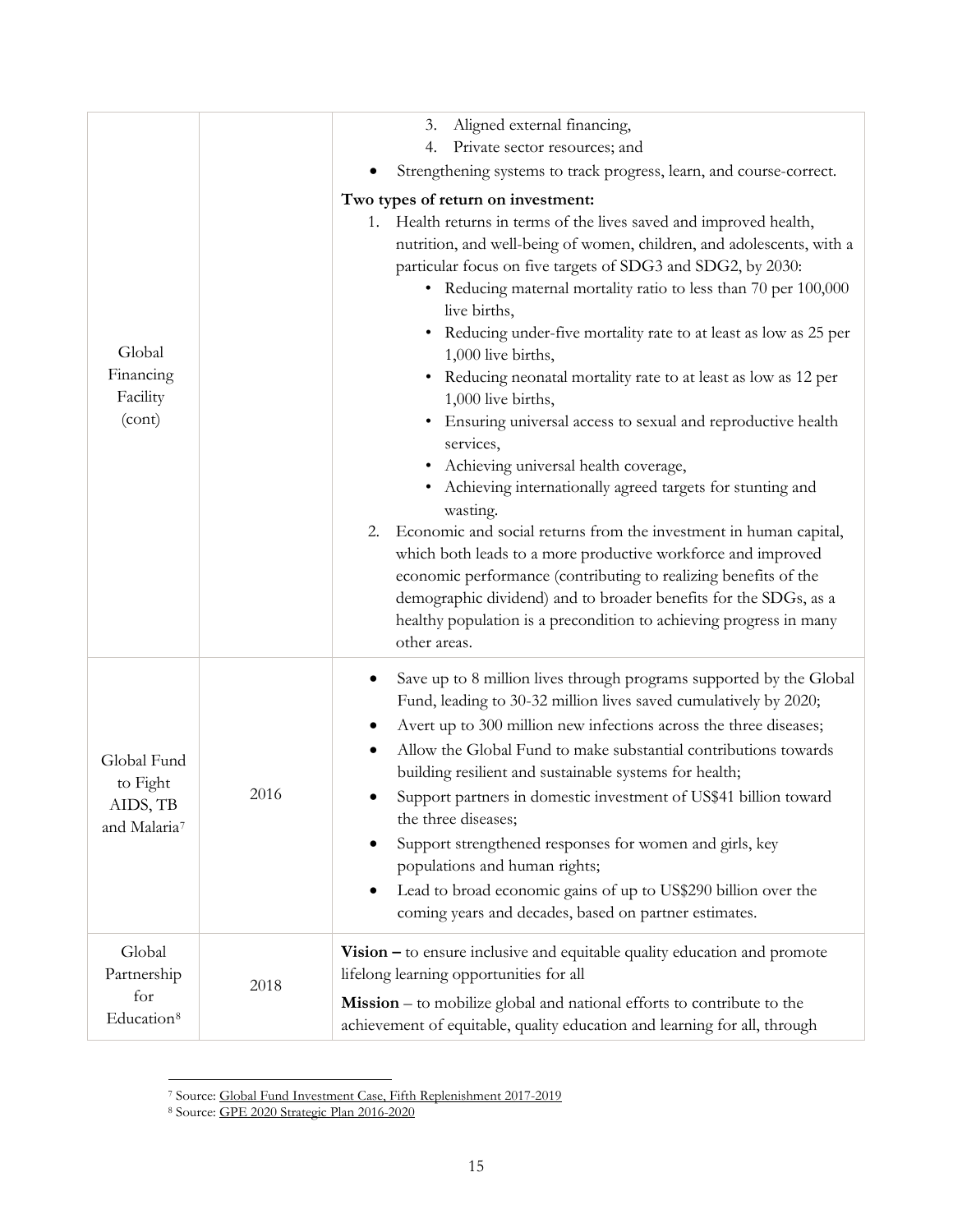|                   |      | inclusive partnership, a focus on effective and efficient education systems |
|-------------------|------|-----------------------------------------------------------------------------|
|                   |      | and increased financing                                                     |
|                   |      | Goals:                                                                      |
|                   |      | Improved and more equitable learning outcomes<br>1.                         |
| Global            |      | Increased equity, gender quality and inclusion<br>2.                        |
| Partnership       |      | Effective and efficient education systems<br>3.                             |
| for               |      | Objectives:                                                                 |
| Education         |      | Strengthen education sector planning and policy implementation<br>1.        |
| (cont)            |      | Support mutual accountability through inclusive policy dialogue and<br>2.   |
|                   |      | monitoring                                                                  |
|                   |      | Ensure efficient and effective delivery of GPE support<br>3.                |
|                   |      | Mobilize more and better financing<br>4.                                    |
|                   |      | Build a stronger partnership<br>5.                                          |
|                   |      | Strategic vision:                                                           |
|                   |      | 1. Promoting the paradigm shift towards low-emission and climate-           |
|                   |      | resilient development pathways                                              |
|                   |      | 2. Supporting the implementation of the Paris Agreement within the          |
|                   |      | evolving climate finance landscape                                          |
|                   |      | <b>Operational priorities:</b>                                              |
|                   |      | 1. Allowing the GCF to scale up its investments in developing               |
|                   |      | countries with the objective of tapping its full potential to promote       |
|                   |      | urgent and ambitious actions enhancing climate change adaptation            |
|                   |      | and mitigation in the context of sustainable development;                   |
|                   |      | Maximizing its impact by supporting projects and programmes that<br>2.      |
|                   |      | are scalable, replicable and employ GCF resources in the most               |
| Green             |      | efficient manner by, inter alia, catalyzing climate finance at the          |
| Climate           |      | international and national level, including by maximizing private           |
| Fund <sup>9</sup> | 2014 | sector engagement;                                                          |
|                   |      | Setting out the approach of the GCF to programming and investing<br>3.      |
|                   |      | the full amount pledged for the 2015-2018 programming period,               |
|                   |      | while striving to maximize the impact of its funding for adaptation         |
|                   |      | and mitigation, and to seek a balance between the two;                      |
|                   |      | Ensuring that the GCF is responsive to developing countries' needs<br>4.    |
|                   |      | and priorities including by enhancing country programming and               |
|                   |      | direct access e.g. through enhanced support for accreditation of            |
|                   |      | NIEs, ensuring fast disbursement, implementing a gender sensitive           |
|                   |      | approach, supporting multi-stakeholder engagement, ensuring the             |
|                   |      | effective use of funds and enhancing transparency;                          |
|                   |      | Proactively communicating the GCF's ambition in terms of both<br>5.         |
|                   |      | scale and impact as well as its operational modalities with a view to       |
|                   |      | enhancing predictability and facilitating access.                           |
|                   |      |                                                                             |

<span id="page-15-0"></span> <sup>9</sup> Source: [Initial strategic plan for the GCF](https://www.greenclimate.fund/documents/20182/761223/Initial_Strategic_Plan_for_the_GCF.pdf/bb18820e-abf0-426f-9d8b-27f5bc6fafeb)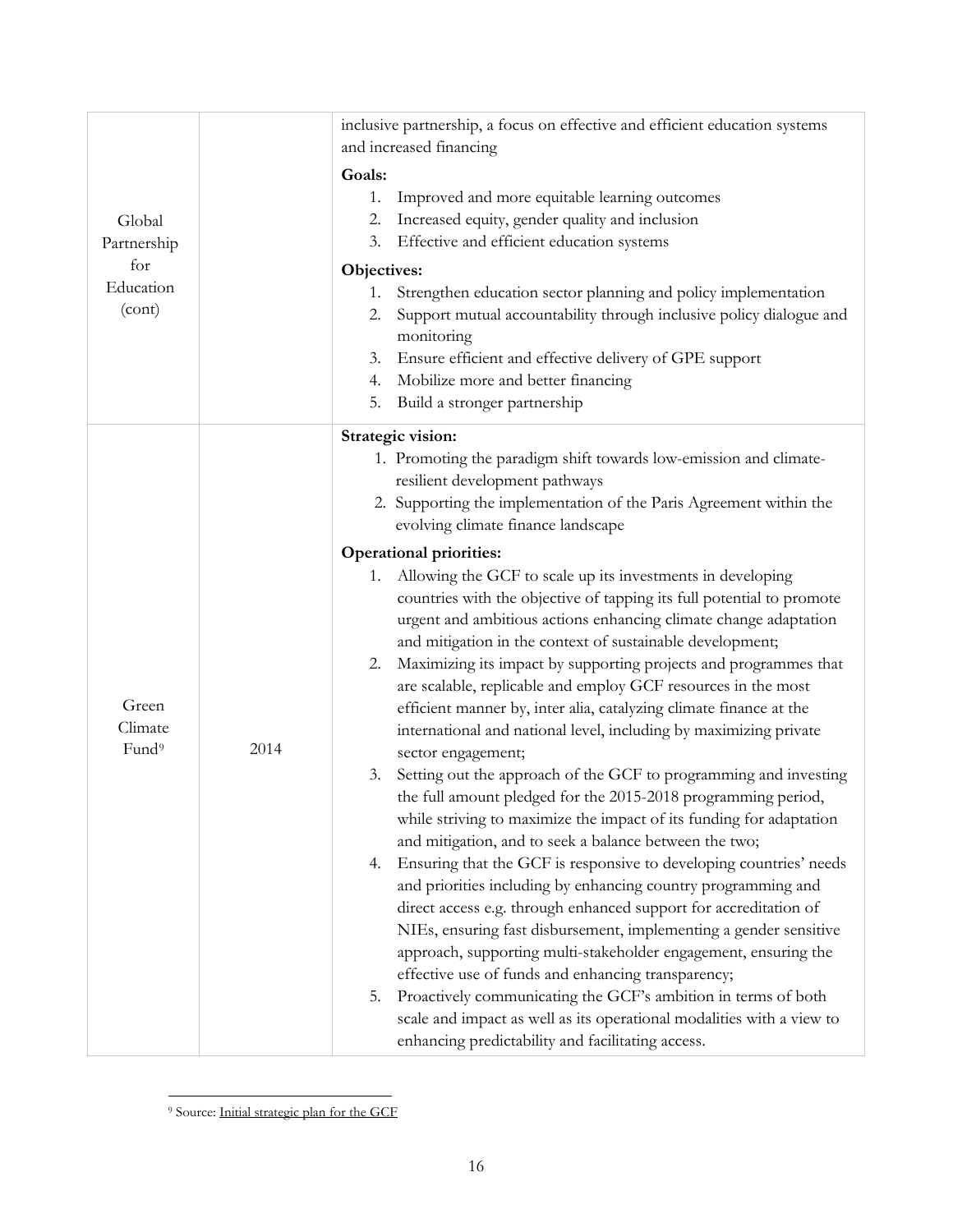| International<br>Development<br>Association <sup>10</sup>      | 2016 | Five special themes:<br>1. Jobs and economic transformation<br>2. Gender and development<br>3. Climate change<br>4. Fragility, conflict and violence<br>5. Governance and institutions                                                                                                                                                                                                                                                                                                                                                                                                                                                                                                                                    |
|----------------------------------------------------------------|------|---------------------------------------------------------------------------------------------------------------------------------------------------------------------------------------------------------------------------------------------------------------------------------------------------------------------------------------------------------------------------------------------------------------------------------------------------------------------------------------------------------------------------------------------------------------------------------------------------------------------------------------------------------------------------------------------------------------------------|
| International<br>Fund for<br>Agricultural<br>Development<br>11 | 2017 | Resource mobilization – assembling development finance to<br>1.<br>maximize impact<br>Resource allocation – focusing on the poorest people and the<br>2.<br>poorest countries<br>Resource utilization - doing development differently<br>3.<br>Increased outward-facing capacity<br>a.<br>Focused and flexible operations<br>b.<br>Agile implementation<br>c.<br>Mainstreaming nutrition, gender, youth and climate<br>d.<br>Synergies between lending and non-lending, including<br>e.<br>leveraging partnerships as a means of tailoring IFAD's<br>operations to country context<br>Global engagement<br>f.<br>Transforming resources into development results - embracing a<br>4.<br>culture of results and innovation |

<span id="page-16-0"></span><sup>10</sup> Source: Report from the Executive Directors of the International Development to the Board of Governors. [Additions to IDA Resources: Eighteenth Replenishment. Towards 2030: Investing in Growth, Resilience](http://documents.worldbank.org/curated/en/348661486654455091/pdf/112728-correct-file-PUBLIC-Rpt-from-EDs-Additions-to-IDA-Resources-2-9-17-For-Disclosure.pdf) and **[Opportunity](http://documents.worldbank.org/curated/en/348661486654455091/pdf/112728-correct-file-PUBLIC-Rpt-from-EDs-Additions-to-IDA-Resources-2-9-17-For-Disclosure.pdf)** 

<span id="page-16-1"></span><sup>&</sup>lt;sup>11</sup> Source: Report of the Consultation on the Eleventh Replenishment of IFAD's Resources. Leaving no one [behind: IFAD's role in the 2030 Agenda](https://webapps.ifad.org/members/repl/11/04/docs/IFAD11-4-R-2-Rev-1.pdf)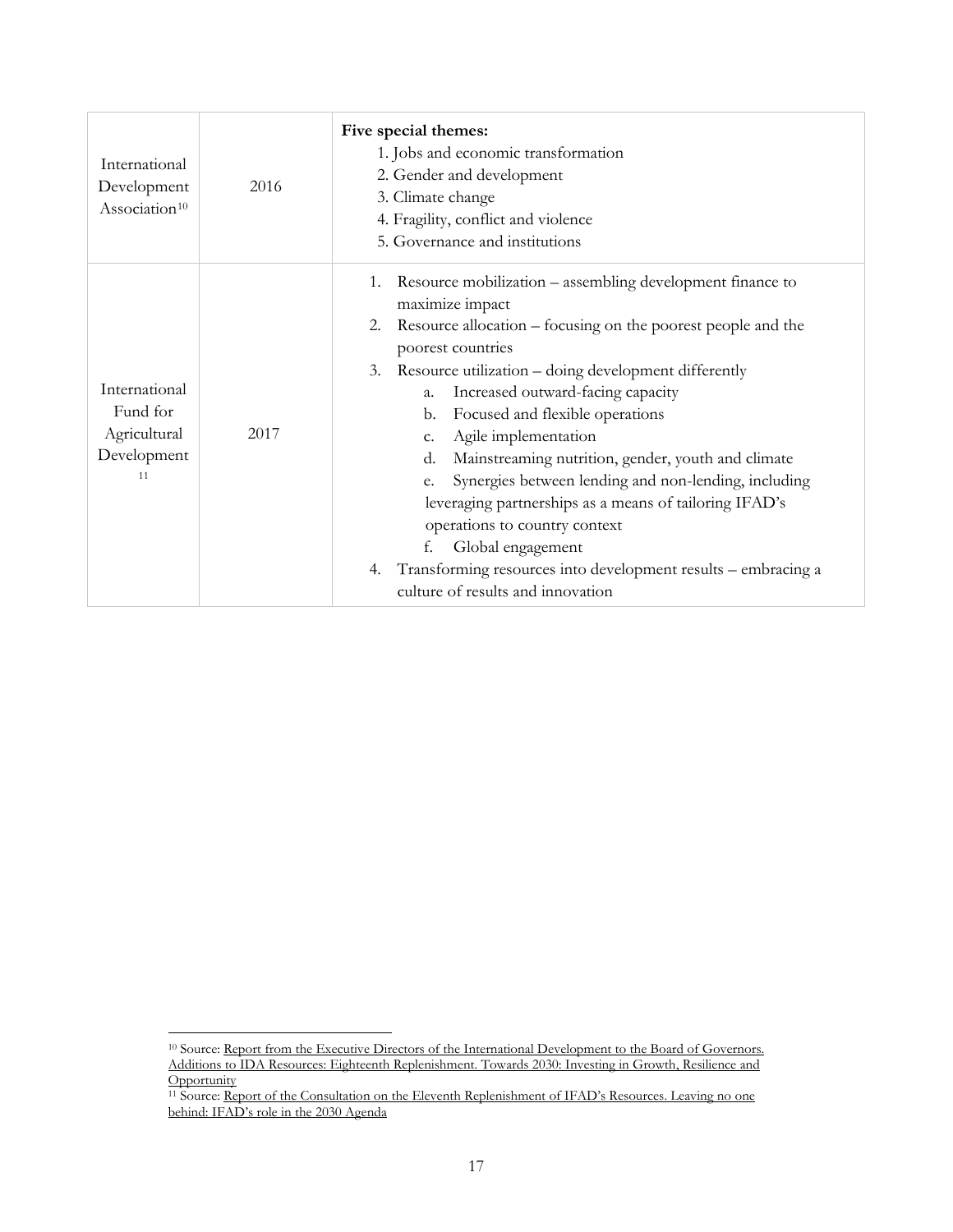# <span id="page-17-1"></span><span id="page-17-0"></span>**Concessional Lending Terms as of August 2018**

|                                              | Determinants of                                   |                                                                                                                                                                                                                                    | <b>Level of Concessionality</b> |                         |                                    |                        |                      |  |
|----------------------------------------------|---------------------------------------------------|------------------------------------------------------------------------------------------------------------------------------------------------------------------------------------------------------------------------------------|---------------------------------|-------------------------|------------------------------------|------------------------|----------------------|--|
| Fund                                         | Concessionality                                   | <b>Eligibility Cutoff</b>                                                                                                                                                                                                          | Grants-<br>Only                 | High<br>Concessionality | <b>Standard</b><br>Concessionality | Low<br>Concessionality | Non-<br>Concessional |  |
| African<br>Development<br>Fund <sup>12</sup> | 1) GNI per capita<br>and $2)$<br>creditworthiness | 1) per capita GNI<br>above operational<br>cutoff or<br>established<br>threshold updated<br>annually on the<br>basis of World<br><b>Bank Atlas</b><br>method and<br>2) creditworthy to<br>sustain non-<br>concessional<br>financing | $\mathbf X$                     | 40/10,0%                | 40/5,0%                            | $30/5, 1\%$            |                      |  |
| Asian<br>Development<br>Fund <sup>13</sup>   | 1) GNI per capita<br>and $2)$<br>creditworthiness | 1) per capita GNI<br>above IDA<br>operational cutoff<br>for eligibility and<br>2) achieves<br>adequate<br>creditworthiness<br>for regular OCR<br>or market-based<br>resources                                                      | $\boldsymbol{\mathrm{X}}$       |                         | $32/8$ , 1-1.5%                    | $25/5, 2\%$            |                      |  |

<sup>12</sup> Source: [African Development Fund, Loans;](https://www.afdb.org/en/projects-and-operations/financial-products/african-development-fund/loans/) [ADF Recipient Countries.](https://www.afdb.org/en/about-us/corporate-information/african-development-fund-adf/adf-recipient-countries/)

<sup>13</sup> Source: [Financial Products: Public Sector Financing.](https://www.adb.org/site/public-sector-financing/financial-products)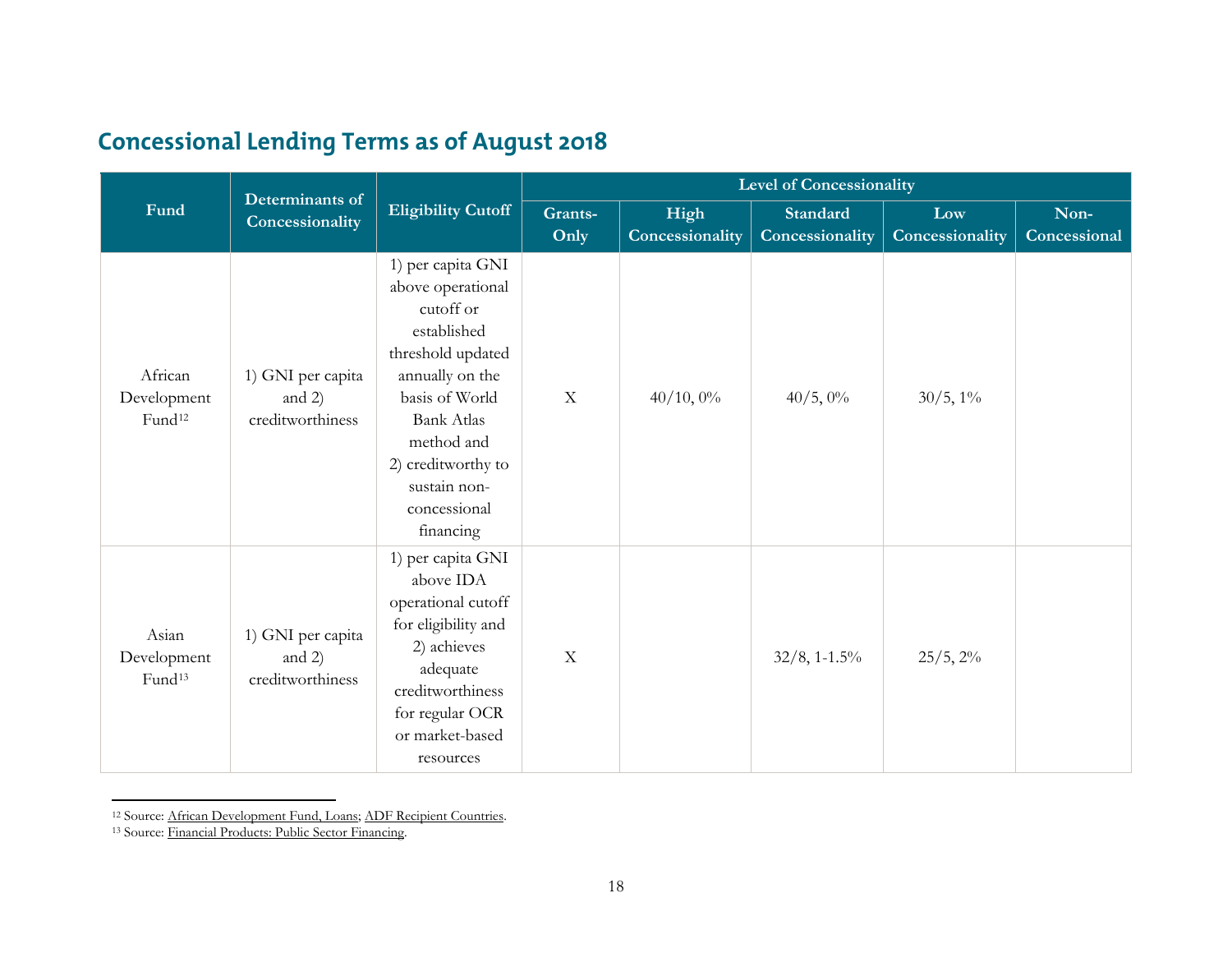<span id="page-18-2"></span><span id="page-18-1"></span><span id="page-18-0"></span>

| Gavi, The<br>Vaccine<br>Alliance <sup>14</sup>                | GNI per capita                                                           | GNI per capita<br>below or equal to<br>USD 1,580 on<br>average over the<br>past three years                             |                              | \$0.20 per dose,<br>no increase | \$0.20 per dose,<br>15% increase<br>annually | additional 20%<br>of difference<br>between the<br>projected price<br>of the vaccine in<br>the year Gavi<br>support ends<br>and the co-<br>financing<br>amount per dose<br>paid in the<br>preceding year,<br>increases linearly<br>over four years<br>to reach<br>projected price |                              |
|---------------------------------------------------------------|--------------------------------------------------------------------------|-------------------------------------------------------------------------------------------------------------------------|------------------------------|---------------------------------|----------------------------------------------|----------------------------------------------------------------------------------------------------------------------------------------------------------------------------------------------------------------------------------------------------------------------------------|------------------------------|
| Global<br>Environment<br>Facility <sup>15</sup>               | Information not<br>available                                             | Information not<br>available                                                                                            | Information<br>not available | Information not<br>available    | Information not<br>available                 | Information not<br>available                                                                                                                                                                                                                                                     | Information not<br>available |
| Global Fund to<br>Fight AIDS, TB<br>and Malaria <sup>16</sup> | 1) GNI per capita<br>and 2) official<br>disease burden<br>classification | 1) World Bank<br>threshold for<br>upper-middle<br>income country<br>and 2) non-high<br>disease burden<br>classification | $\mathbf X$                  |                                 |                                              |                                                                                                                                                                                                                                                                                  |                              |

<sup>&</sup>lt;u>.</u><br>14 Source: <u>FAQs about co-financing; Countries eligible for support</u>.<br><sup>15</sup> Source: <u>GEF-6 Non-Grant Instrument Pilot and Updated Policy for Non-Grant Instruments</u>.

<sup>&</sup>lt;sup>16</sup> Source: [Grant Overview;](https://www.theglobalfund.org/en/portfolio/) The Global Fund Eligibility Policy.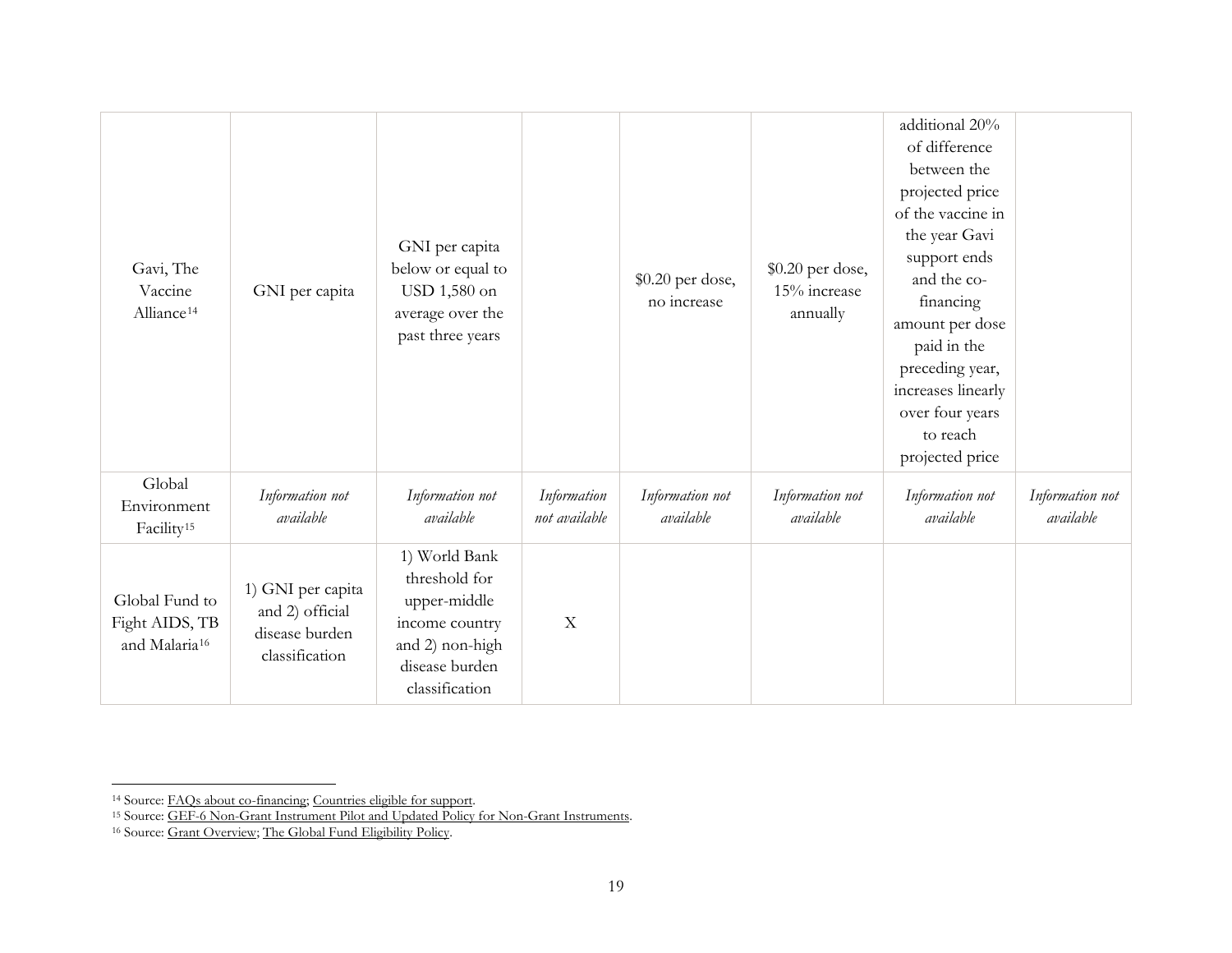<span id="page-19-3"></span><span id="page-19-2"></span><span id="page-19-1"></span><span id="page-19-0"></span>

| Global<br>Partnership for<br>Education <sup>17</sup>      | 1) GNI per capita,<br>2) educational<br>vulnerability and<br>3) fragility                                                                      | 1) GNI per capita<br>greater than lower-<br>middle income<br>country, 2)<br>primary<br>completion rate<br>greater than 85%,<br>3) not IDA-eligible<br>small island or<br>small landlocked<br>developing state | $\mathbf X$ |                |                   |                                          |                           |
|-----------------------------------------------------------|------------------------------------------------------------------------------------------------------------------------------------------------|---------------------------------------------------------------------------------------------------------------------------------------------------------------------------------------------------------------|-------------|----------------|-------------------|------------------------------------------|---------------------------|
| Green Climate<br>Fund <sup>18</sup>                       | 1) contribution to<br>result areas of the<br>Fund; 2) viability<br>of implementation;<br>and 3) efficient<br>and catalytic use of<br>resources | Information not<br>available                                                                                                                                                                                  |             | $40/10$ , 2-4% |                   | 20/5, 6.7%                               |                           |
| Inter-American<br>Development<br>Bank <sup>19</sup>       | 1) per capita<br>income threshold                                                                                                              | 1) GDP per capita<br>threshold<br>established by IDB                                                                                                                                                          |             | 40/40, 0.25%   |                   | $20 - 25 / 5.5$ ,<br>LIBOR-based<br>rate |                           |
| International<br>Development<br>Association <sup>20</sup> | 1) GNI per capita<br>and 2)<br>creditworthiness<br>for market-based<br>borrowing                                                               | 1) GNI per capita<br>less than \$885<br>(operational<br>cutoff) and 2)<br>available financing<br>"from private                                                                                                | $\mathbf X$ | $40/10$ , 2-4% | $38/6$ , $3.125%$ | $30/5, 3.3 - 6.8\%$                      | $\boldsymbol{\mathrm{X}}$ |

 <sup>17</sup> Source: [GPE Grants](https://www.globalpartnership.org/funding/gpe-grants)

<sup>19</sup> Source: [Concessional Financing Terms and Conditions of Investment \(INV\) and Policy Based \(PBL\) Blended Loans;](http://idbdocs.iadb.org/wsdocs/getdocument.aspx?docnum=35770512) Proposal for the Allocation of Resources 2015-2016.<br><sup>20</sup> Source: <u>IDA Terms (Effective as of July 1, 2018)</u>

<sup>&</sup>lt;sup>18</sup> Source: [Review of the financial terms and conditions of the Green Climate Fund financial instruments;](https://www.greenclimate.fund/documents/20182/1087995/GCF_B.20_Inf.12_-_Review_of_the_financial_terms_and_conditions_of_the_Green_Climate_Fund_financial_instruments.pdf/c06d91ab-5246-d290-af9d-f13de74bc640) Business Model Framework: Terms and Criteria for Grants and Concessional [Loans.](https://www.greenclimate.fund/documents/20182/24937/GCF_B.05_07_-_Business_Model_Framework__Terms_and_Criteria_for_Grants_and_Concessional_Loans.pdf/da1a623d-059b-49b5-ae91-60f451930897)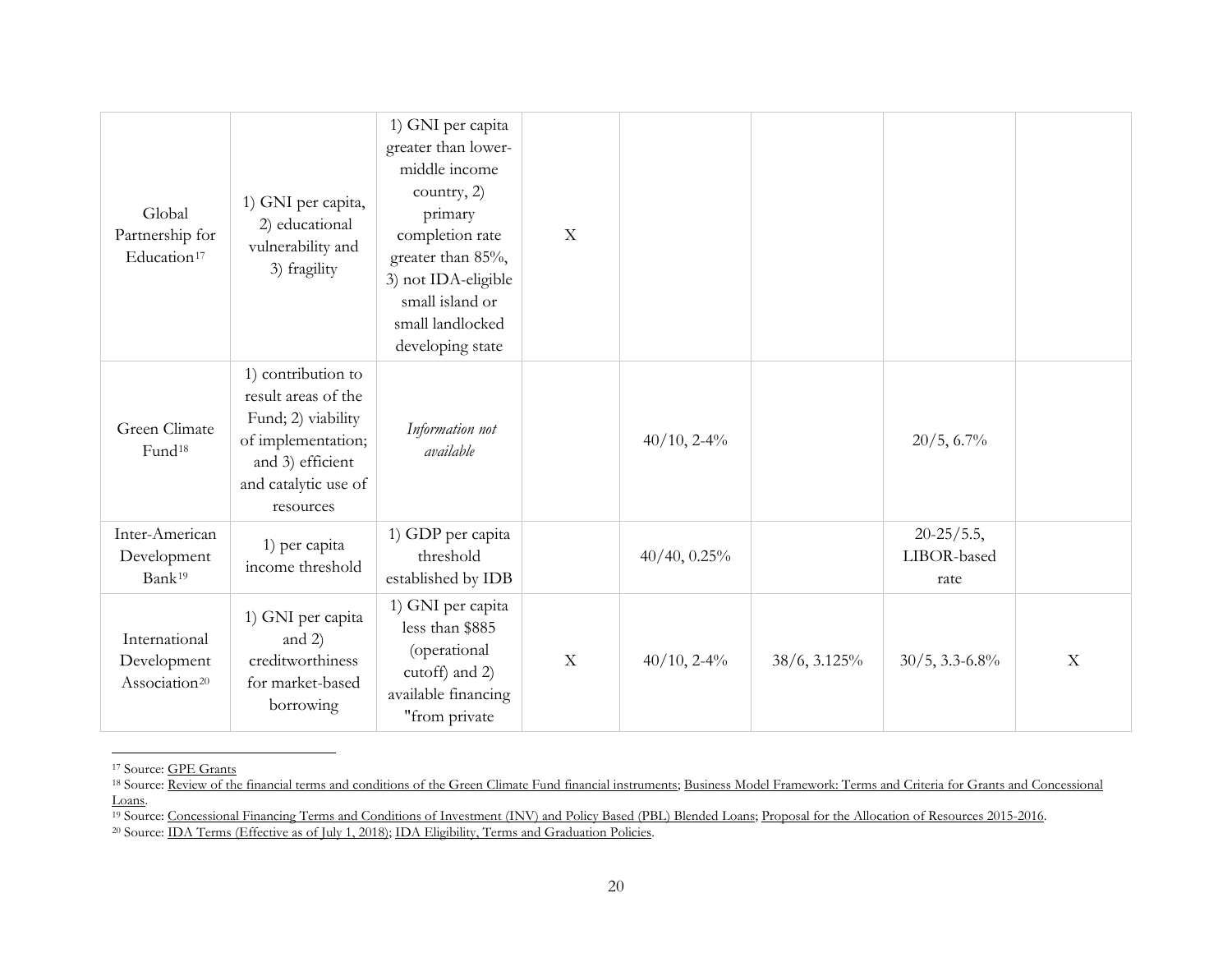<span id="page-20-0"></span>

|                                                                        |                                                   | sources on terms<br>which are<br>reasonable for the<br>recipient or could<br>be provided by a<br>loan of the type<br>made by the Bank" |                           |              |                |                                                                                                           |  |
|------------------------------------------------------------------------|---------------------------------------------------|----------------------------------------------------------------------------------------------------------------------------------------|---------------------------|--------------|----------------|-----------------------------------------------------------------------------------------------------------|--|
| International<br>Fund for<br>Agricultural<br>Development <sup>21</sup> | 1) GNI per capita<br>and $2)$<br>creditworthiness | 1) GNI per capita<br>less than IDA<br>operational cutoff<br>and $2)$<br>creditworthiness<br>established by<br><b>IFAD</b>              | $\boldsymbol{\mathrm{X}}$ | $40/10, 0\%$ | $25/5$ , 1.25% | $15-18/3$ , interest<br>based on<br>principal amount<br>outstanding at<br>IFAD reference<br>interest rate |  |

 <sup>21</sup> Source: [Financial Products and Terms.](https://www.ifad.org/web/guest/financial-products-and-terms)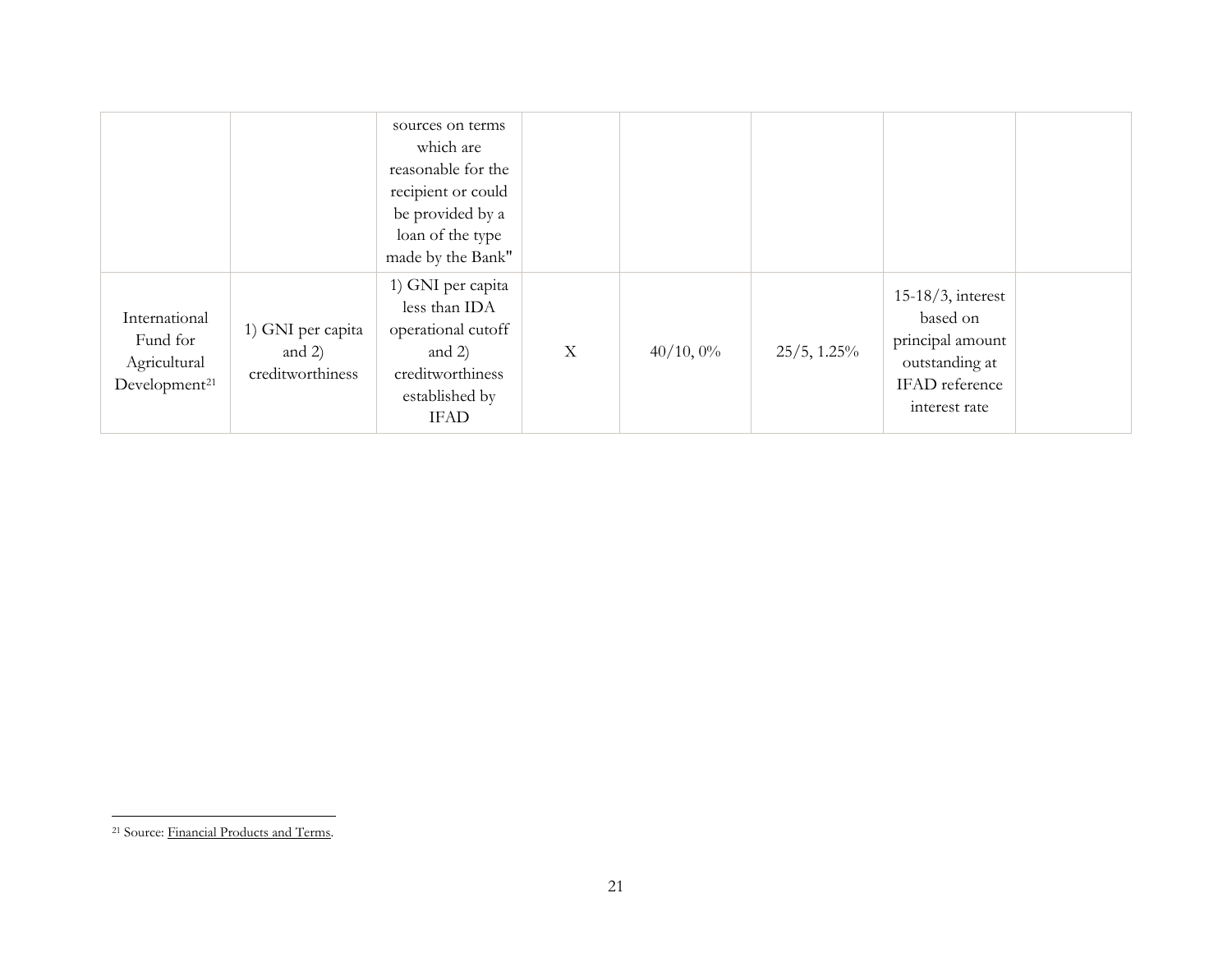# **Annex**

## List of data aggregated for Figure 11.

| Fund         | Data Used                                                       |
|--------------|-----------------------------------------------------------------|
| <b>IDA</b>   | IDA top commitments FY 2017                                     |
| AfDF         | AfDF Loan and Grant Commitments FY 2016                         |
| AsDF         | AsDF XI Operational Program 2017-2020                           |
| <b>GFATM</b> | GFATM Top Country Recipients 2017-2019                          |
| Gavi         | Gavi Top Country Recipients of GAVI Commitments for 2017-2022*  |
| <b>GPE</b>   | GPE Active Recipients (as of Dec 31. 2016)                      |
| <b>IFAD</b>  | Top IFAD 10 Concessional & Blend Allocation Recipients for 2018 |
| <b>GEF</b>   | GEF-6 total                                                     |
| GCF          | <b>GCF Resources Used</b>                                       |

\*most countries do not receive funding beyond 2019 or 2020